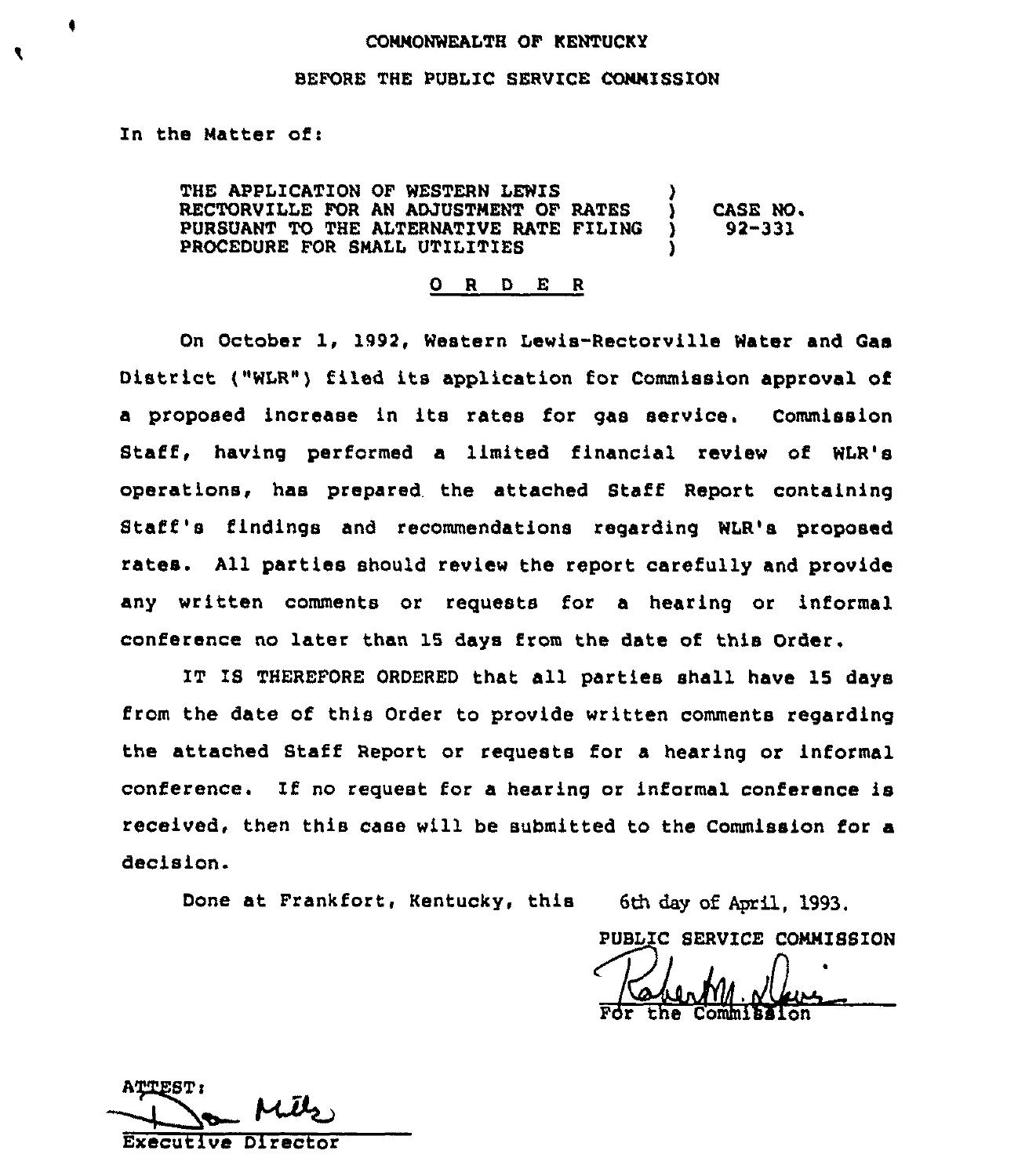## COMMONWEALTH OF KENTUCKY

## BEFORE THE PUBLIC SERVICE COMMISSION

In the Matter of:

 $\ddot{\phantom{0}}$ 

 $\Lambda$ 

 $\blacktriangledown$ 

THE APPLICATION OF WESTERN LEWIS RECTORVILLE FOR AN ADJUSTMENT OF RATES PURSUANT TO THE ALTERNATIVE RATE FILING PROCEDURE FOR SMALL UTILITIES ) CASE NO. ) 92-331 ) )

STAFF REPORT

Prepared By: Tammy Page Public Utility Financial<br>Analyst, Senior Electric and Gas Revenue Requirements Branch Division of Financial Analysis

Prepared By: Jordan Neel Public Utility Rate<br>Analyst, Chief Electric and Gas Rate Design Branch Division of Rates and Research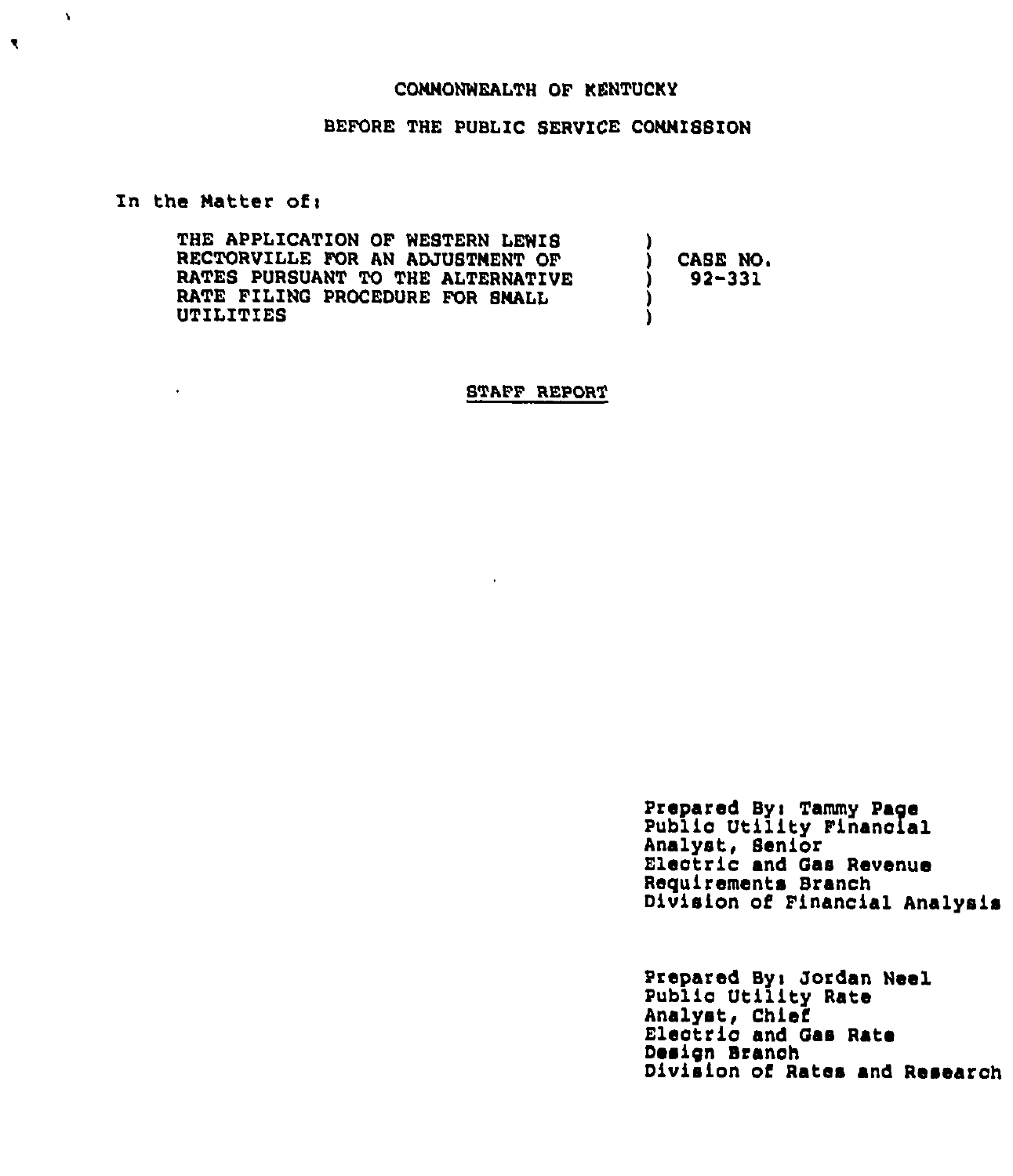### **STAFF REPORT**

#### **ON**

### WESTERN LEWIS RECTORVILLE GAS DISTRICT

CASE NO. 92-331

## A. Preface

 $\bullet$ 

 $\mathbf{I}$ 

Western Lewis-Rectorville Water and Gas District ("Western Lewis") filed two separate applications for rate adjustments pursuant to 807 KAR Si076, the Alternative Rate Filing Procedure for Small Utilities ("ARP"). The District's Water Division ("Water Division") filed Case No.  $92-313.$ <sup>1</sup> The District's Gas Division ("Gas Division") filed Case No. 92-331. This report represents Staff analysis of the Gas Division. The rates proposed by the Gas Division in this case would generate approximately \$53,961 in additional annual revenues or approximately 29 percent based on normalized teat-year sales,

As part of its endeavor to shorten and simplify the regulatory process for utilities, the Commission chose to perform <sup>a</sup> financial review of Western Lewis for the test period, the 12-month period ending December 31, 1991. Tammy Page of the Commission's Financial Analysis Division conducted a financial review of the Gas Division and Mark Frost of the Commission's Financial Analysis Division conducted a financial review of the Water Division on October 21-22 <sup>a</sup> 30, 1992 at the office of James Smith, C.P.A., in Maysville, Kentucky. This report was prepared by Ms. Page, with the exception

 $\mathbf{1}$ Case No. 92-313, The Application of Western Lewis-Rectorville Water and Gas District for a Rate Adjustment Pursuant to the<br>Alternative Rate Filing Procedure for Small Utilities.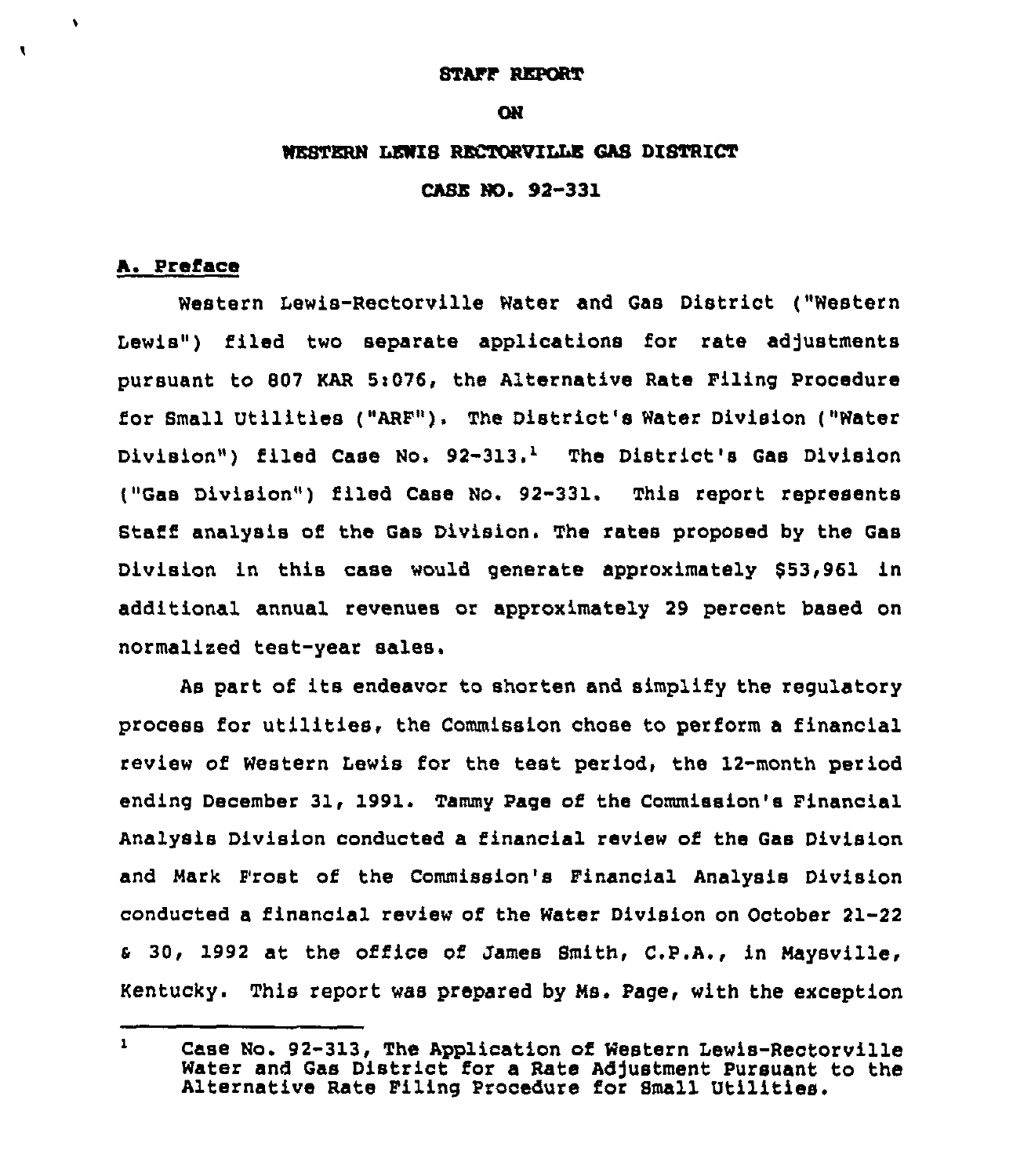of sections dealing with Normalized Revenues and Reguired Rates, which were prepared by Jordan C. Neel of the Commission's Rates and Research Division.

### 8cope

 $\sqrt{2}$ 

À

The scope of the review was limited to obtaining information to determine that the operating expenses as reported in the Gas District's application for the period ending December 31, 1991 were representative of normal operations, and to evaluate the pro forma adjustments proposed in its filing. Expenditures charged to testyear operations were reviewed, including any supporting invoices. Insignificant or immaterial discrepancies were not pursued and are not addressed herein.

In 1992> the Financial Audit Branch oi the Commission's Financial Analysis Division performed an audit ("PBC Audit" ) of Western Lewis for the year ended December 31, 1990. After an extensive review, the PBC Audit Team {"Audit Team" ) determined that western Lewis was not properly allocating expenses between the Gas and Water Divisions. Btaff reviewed the PBC Audit allocations of expenses and the Gas Division's allocations for the test period. By reviewing these allocations, Staff determined a basis for the allocations proposed in this report.

## B. Test-Year Restatements

The records supporting the financial statements contained in the Gas Division's application were the primary financial documents analyzed in this review. The account classifications used by the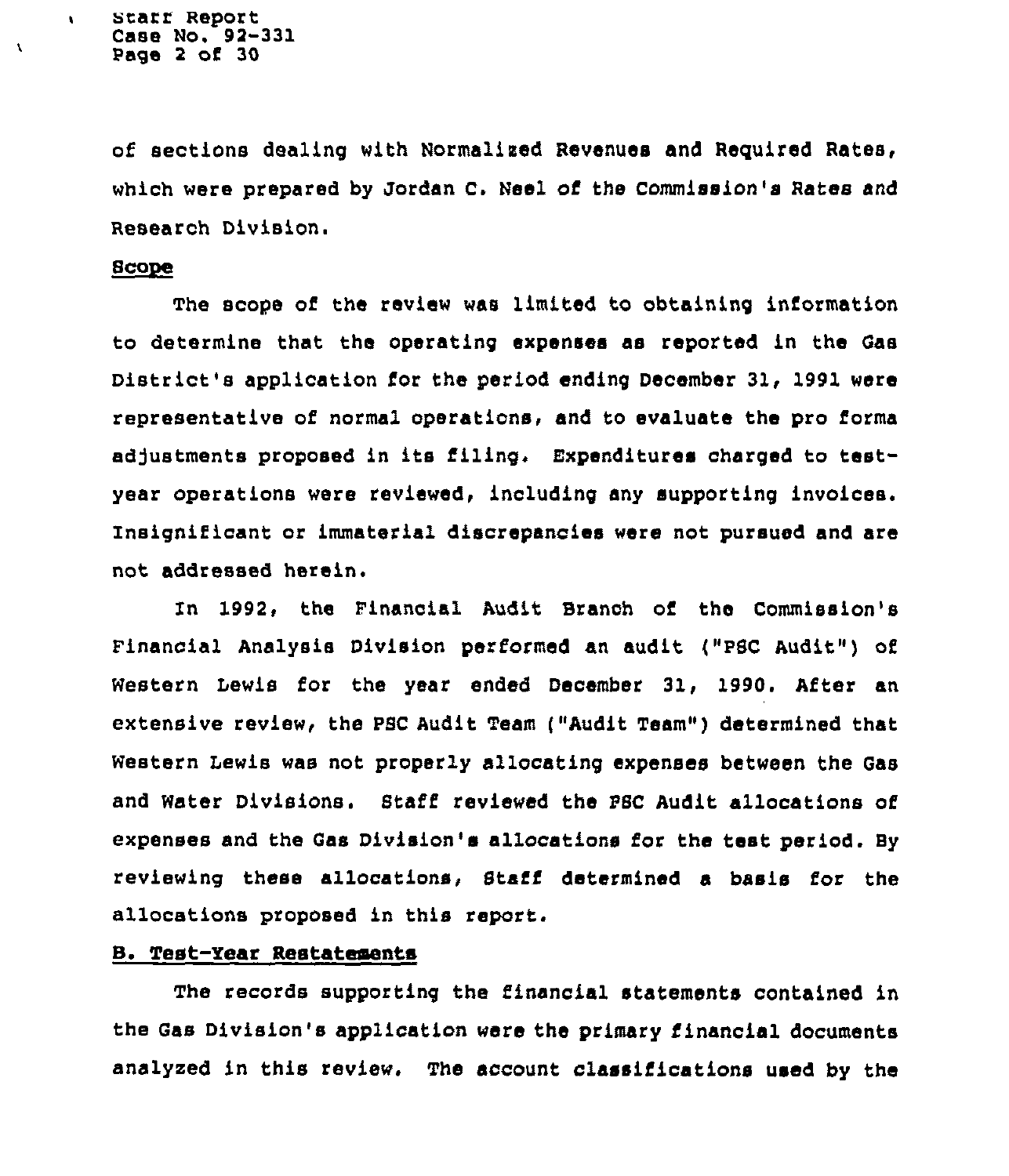ararr aeporr Case No. 92-331 Page 3 of 30

 $\ddot{\phantom{a}}$ 

 $\lambda$ 

Gas Division to record its transactions and compile its financial statements are generally in conformity with the Uniform System of Accounts ("USoA") for gas utilities. Staff has adopted the financial statements supplied by the Gas Division for the test period for rate-making purposes with the following modifications: Gas Plant in Service

During the PSC Audit, the Audit Team determined that the amounts recoxded in plant as meters and meter installations should be xeduced by the amount of the gas connection fee paid by the customer receiving gas service. According to the USoA for natural gas companies, the plant accounts should not include the cost of plant contributed to the company. The Audit Team then determined that the amounts recorded in prior years as accumulated depreciation on the contributed plant should be chaxged to retained earnings. The adjustment was treated as a correction of an error since the utility was not accounting for contributions in accordance with industry pxactice.

During the field review, Staff became aware that a meter had been misclassified in the mains section. The cost of the meter should have been written off with the other accounts written off by the Audit Team. Staff recommends that the following entry be made and that it be treated as <sup>a</sup> correction of an error for the portion of the utility plant which is being reimbursed by the customers through the gas connection fee. The entry would be as follows: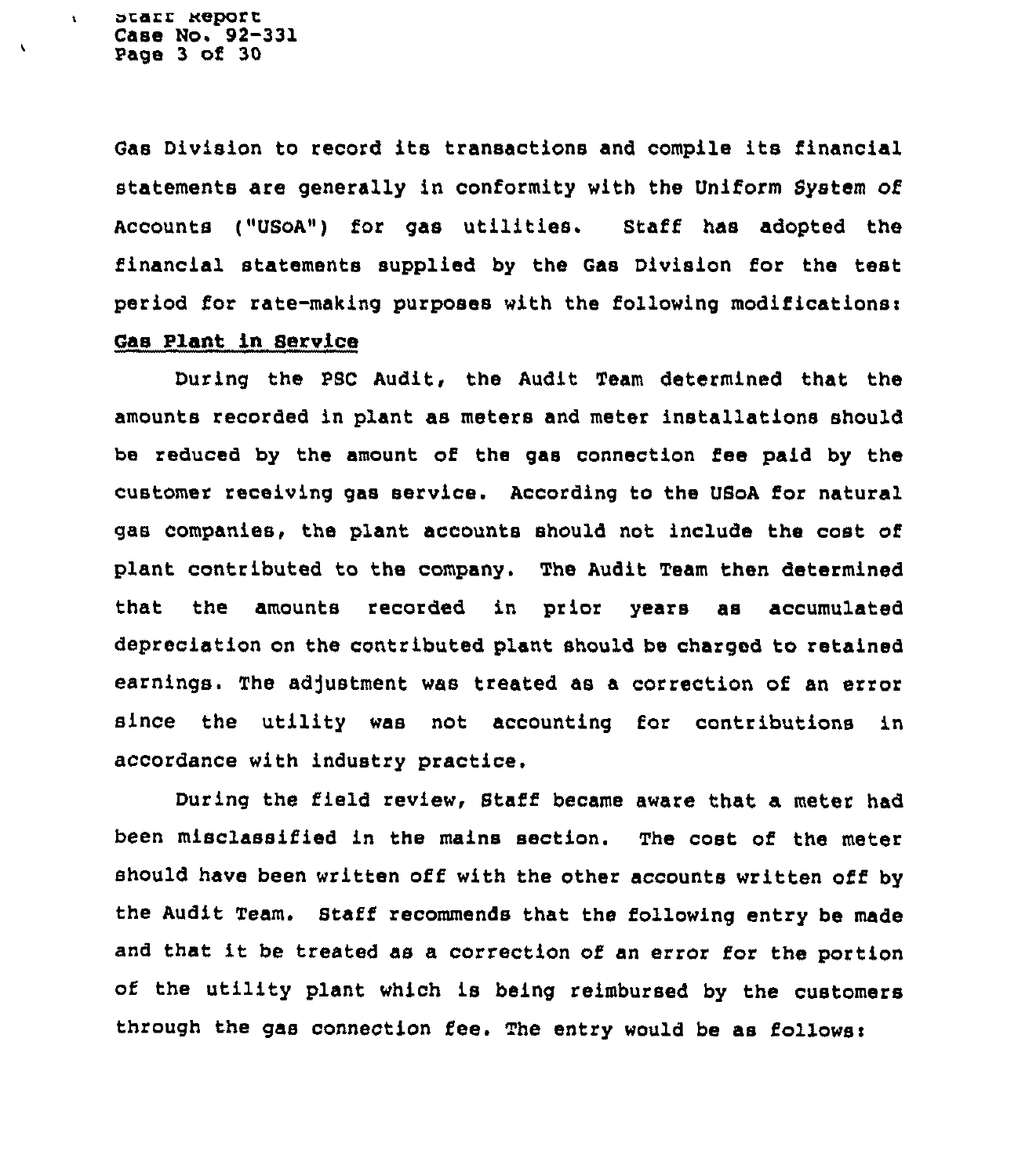owaLL I%0porv Case No. 92-331 Page <sup>4</sup> of 30

 $\ddot{\phantom{a}}$ 

| Acct.<br>$N$ o. |                                                |        |
|-----------------|------------------------------------------------|--------|
| 108             | Accumulated Depreciation - Meters              | 489,86 |
| 216             | Retained Earnings                              | 178.14 |
| 101             | Utility Plant - Meters                         | 668,00 |
|                 | Correction of an error of plant reimbursement) |        |

## Aocumulated Depreciation

During the PSC Audit< the Audit Team determined that Western Lewis was using a composite rate instead of a straight line rate. The Audit Team recommended to Western Lewis that it adopt the straight line depreciation method. Feud 8harifi of the Commission's Engineering Department reviewed the useful lives which were instituted and came to the conclusion that a portion of the rates were not consistent with what the Commission normally uses. Those sections of plant which were being depreciated over a 16 year period were changed to 20 years.

After consideration of all of these adjustments, Accumulated Depreciation should be reduced by a total of 86,201 and have a balance of \$191,047 for the period ending December 31, 1991.

### Depreciation Expense

Due to errors in the Utility Plant and Accumulated Depreciation accounts detailed in the preceding sections of this report, the test-year depreciation expense was also incorrect. As explained in the Accumulated Depreciation section, Staff reviewed the useful lives and Staff determined that the useful lives were not consistent with what the Commission normally uses. Staff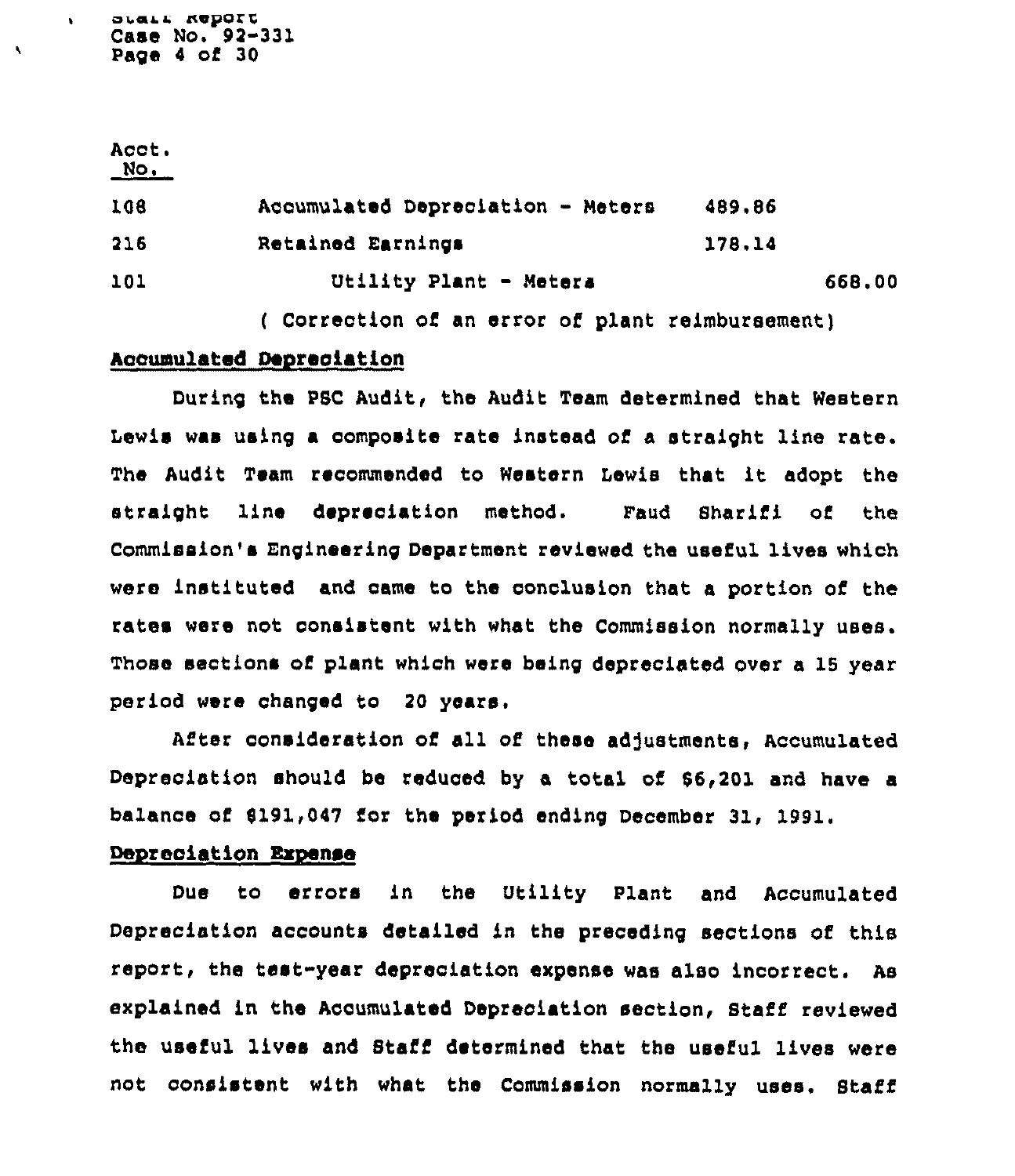scarz Report Case No. 92-331 Page 5 of 30

 $\ddot{\phantom{a}}$ 

utilixed the new useful lives when determining the depreciation expense. As a result of Staff's analysis, teat-year actual depreciation expense has been restated at \$3,729 which is a reduction of \$695 to the amount recorded by the Gas Division on the Income Statement. This adjustment has been included on Staff's restated Income Statement.

### $Rents - District button$

In its application, the Gas Division had a balance of \$4,767 for Account No. 760, Rents, in the Distribution expenses section. This amount was made up of rental expense for the building, rental equipment for the office, and office supplies. Of this amount, \$4,658 should have been reported in Account No. 931, Rents, as a part of the Administrative and General expenses. The remainder \$ 109, should have been reported in Account No. 921, Office Supplies and Expenses.

## Maintenance - Other

Western Lewis reimburses employee Rick Hilterbrandt \$550 monthly for the use of his truck for Western Lewis' repairs and maintenance. Total charges in this account for 1991 for the reimbursements were \$4,400. Allocations between Gas and Water divisions for this expense are the same as the field labor wages, 80 percent to Water and 20 percent to Gas. Staff determined that the amount related to the Gas Division should be reclassified as a transportation expense. Therefore, Staff has determined that \$880 should be reclassified as transportation expense.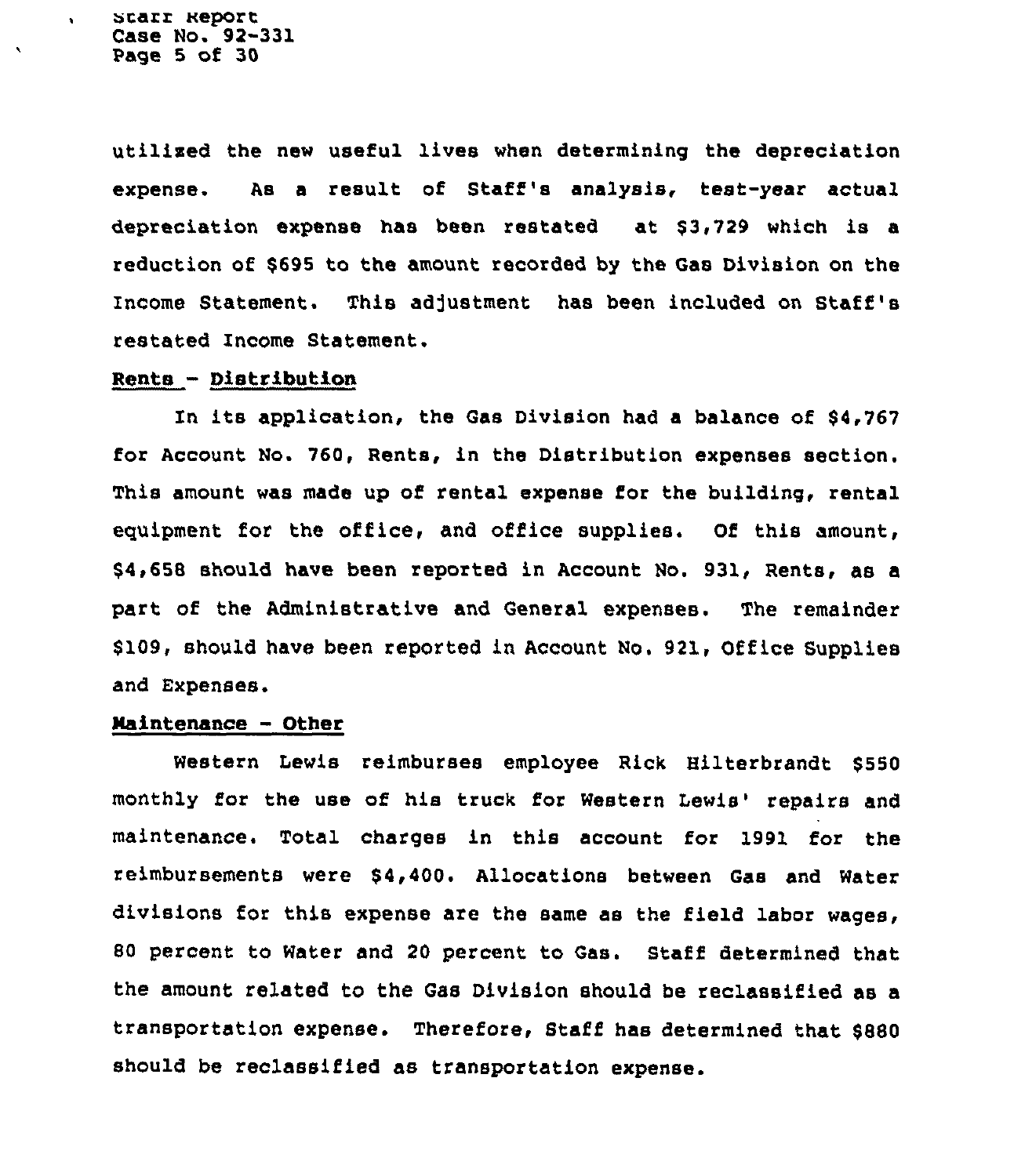Staff Report Case No. 92-331 Page 6 of 30

 $\mathbf{r}$ 

## Amortization

The Gas Division reported amortization expense of \$292 for the test period. Per the annual report, the Gas Division recorded this expense in Account No. 405, "Amortization of Other Gas Plant". This expense is the amortized portion of a debt discount related to a bond issue. The discount is being amortized over 35 years at a rate of \$292 annually. The unamortized discount at December 31,1991 is \$ 2,925.13. This expense should be recorded in Account No. 428, "Amortization of Debt Discount and Expense". The Gas Division should correct this misclassification when filing its next annual report.

### Office Supplies and Expenses

As explained in the Rents sections, \$109 should have been reported in this account. These were expenses incurred for computer supplies that were included as a part of rental expense. As explained in the following section, there should be an additional amount of \$6,048 to this account. This results in a balance of  $$8,477.$ 

#### Mains and Services Supplies and Expenses

The Gas Division reported a balance of \$10,044 for this account. This amount consisted of \$6,048 for utilities and \$3,996 for materials and supplies. Staff has determined that pursuant to the USoA, the utilities expense should have been reported in Account No. 921, "Office Supplies and Expenses". Therefore, Mains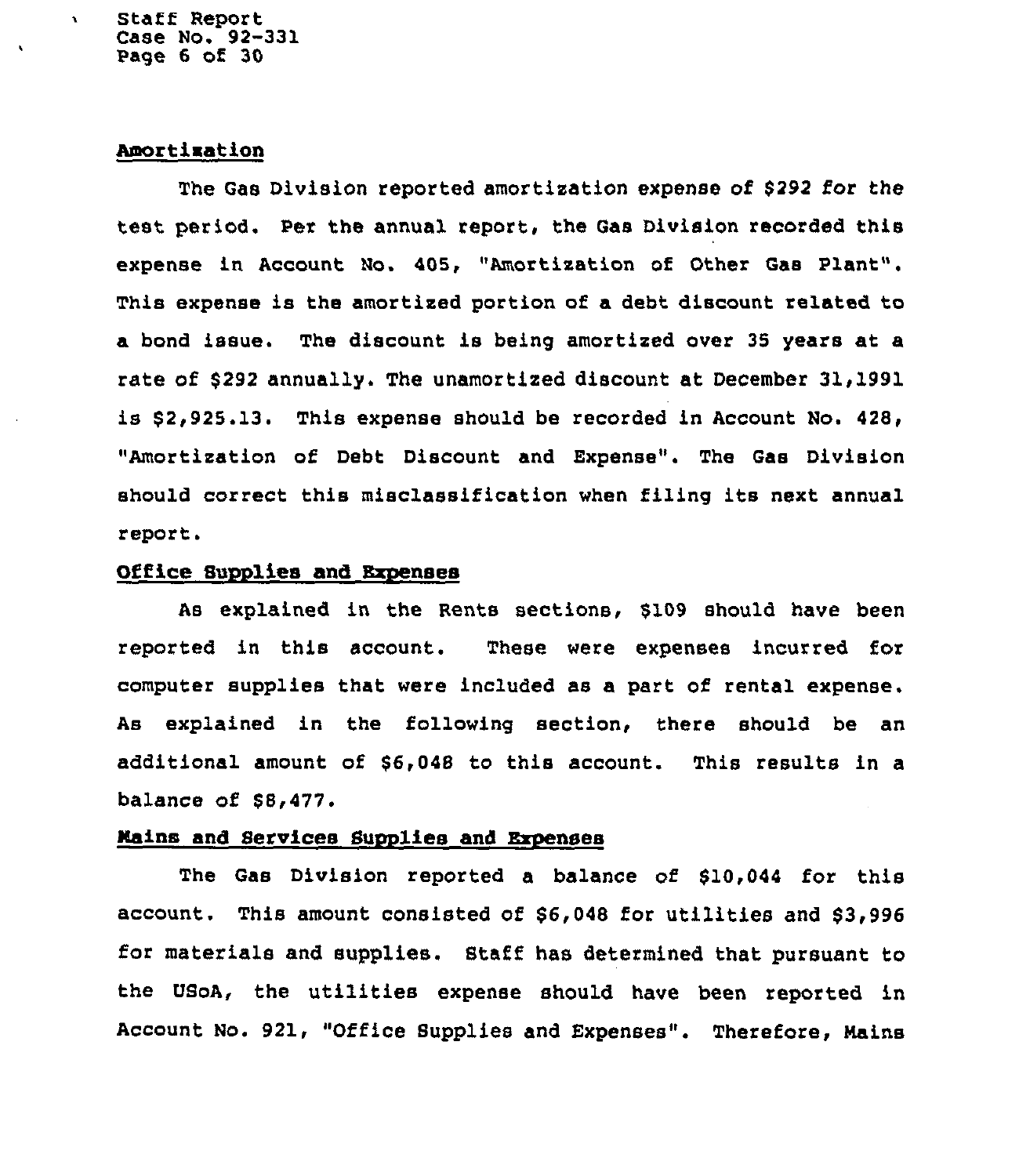starr Report Case No. 92-331 Page 7 of 30

 $\Delta \tau$ 

 $\Lambda$ 

and Services Supplies and Expenses should be reduced by \$6,048 and have a balance of \$3,996.

These adjustments result in the following restated test-year Financial Statements: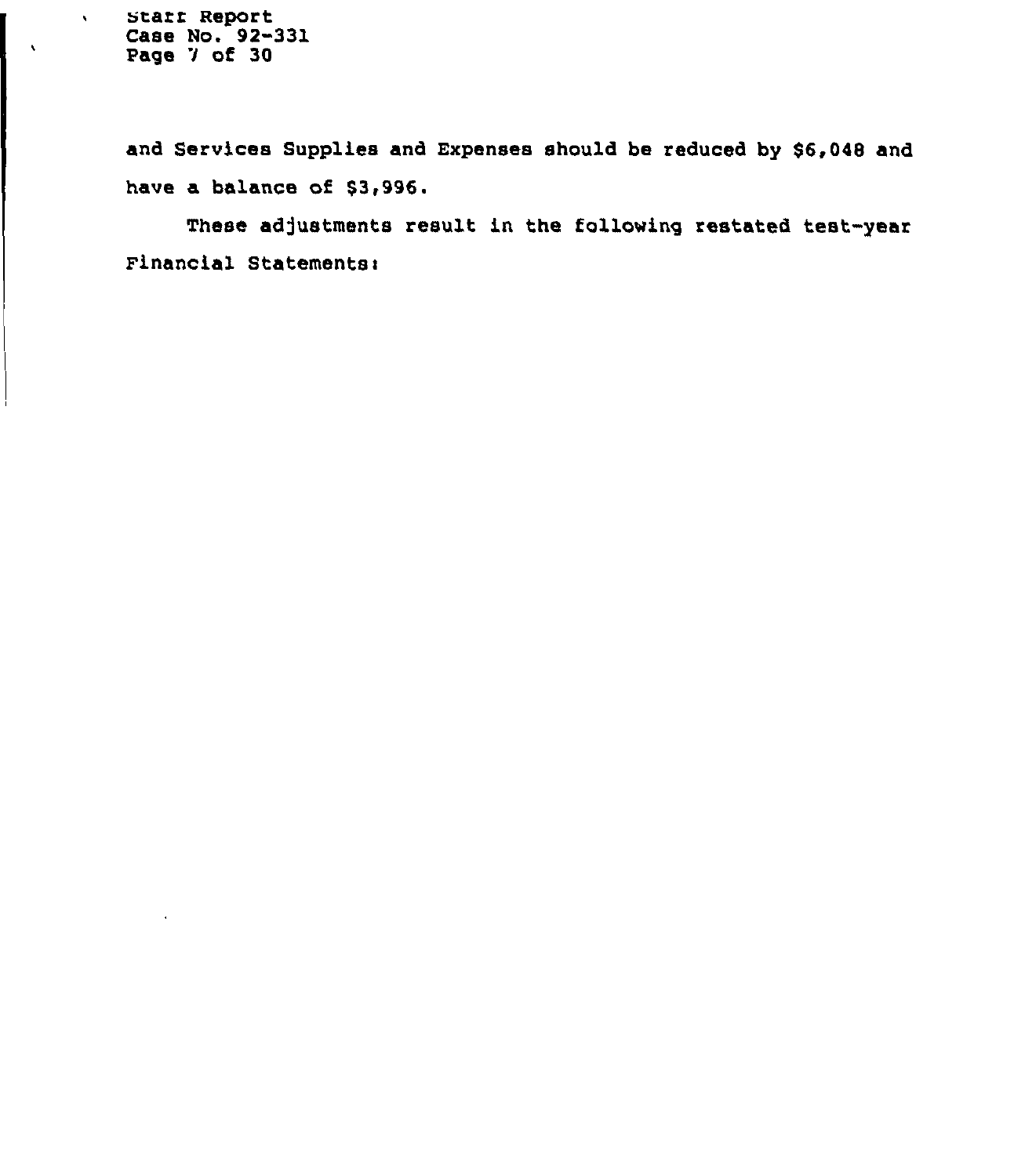Staff Report Case No. 92-331 Page 8 of 30

 $\mathbb{R}^2$ 

 $\ddot{\phantom{a}}$ 

 $\sim$   $\sim$ 

 $\Delta$ 

# Western Lewis-Rectorville Gas Division Balance Sheet For the Year Ended December 31, 1991

|                                                                                                                                                                                       | Per<br>Annual<br>Report                                                            | Staff<br>Adjustments                                        | Staff<br>Restated<br>Test-Year                                                 |
|---------------------------------------------------------------------------------------------------------------------------------------------------------------------------------------|------------------------------------------------------------------------------------|-------------------------------------------------------------|--------------------------------------------------------------------------------|
| ASSETS AND OTHER DEBITS                                                                                                                                                               |                                                                                    |                                                             |                                                                                |
| Utility Plant<br>Less: Acc. Depr.<br>Net Utility Plant                                                                                                                                | \$244,704<br>$\frac{(197, 248)}{47, 456}$                                          | \$.<br>(668)<br>6,201<br>$\overline{\mathsf{s}}^-$<br>5,533 | \$244,036<br>$\frac{(191,047)}{52,989}$<br>Ŝ                                   |
| Other Property &<br>Investments                                                                                                                                                       | \$<br>3                                                                            | \$<br>0                                                     | \$<br>3                                                                        |
| Current & Accrued Assets<br>Accounts Rec.<br>Prepayments<br>Other Assets<br>Total Current &<br>Accrued Assets                                                                         | S.<br>30,784<br>1,193<br>10,834<br>42,814<br>\$.                                   | \$<br>0<br>0<br>O.<br>\$<br>0                               | \$<br>30,784<br>1,193<br>10,834<br>42,814<br>\$.                               |
| Deferred Debits<br>TOTAL ASSETS &<br><b>OTHER DEBITS</b>                                                                                                                              | \$<br>2,925<br>93,195                                                              | \$<br>0<br>\$5,533                                          | <u>2,925</u><br>\$.<br>98,728                                                  |
| LIABILITIES AND OTHER CREDITS<br>Proprietary Capital                                                                                                                                  | \$(227, 630)                                                                       | 5,533<br>\$.                                                | \$(222,097)                                                                    |
| Long-Term Debt<br>Bonds<br>Advances-Assoc.<br>Total Long-Term Debt 5                                                                                                                  | 79,205<br>20,700<br>99,905                                                         | 0<br>s<br>S<br>0                                            | 79,205<br>20,700<br>99,905                                                     |
| Current & Accrued<br>Liabilities<br>Notes Payable<br>Accounts Payable<br>$A/P -$ Assoc.<br>Customer Deposits<br>Taxes Accrued<br>Interest Accrued<br>Total Current &<br>Accrued Liab. | $\mathsf{S}$<br>6,200<br>95,503<br>89,935<br>3,860<br>8,711<br>10,177<br>\$214,386 | \$<br>0<br>0<br>0<br>0<br>O<br>$\mathbf{0}$<br>\$<br>0      | \$<br>6,200<br>95,503<br>89,935<br>3,860<br>8,711<br>\$<br>10,177<br>\$214,386 |
| Deferred Credits                                                                                                                                                                      | \$.<br>6,534                                                                       | \$<br>$\mathbf{0}$                                          | Ş.<br>6,534                                                                    |
| TOTAL LIABILITIES &<br><b>OTHER CREDITS</b>                                                                                                                                           | $S$ 93, 195                                                                        | 5,533<br><u>s.</u>                                          | 98,728<br><u>s.</u>                                                            |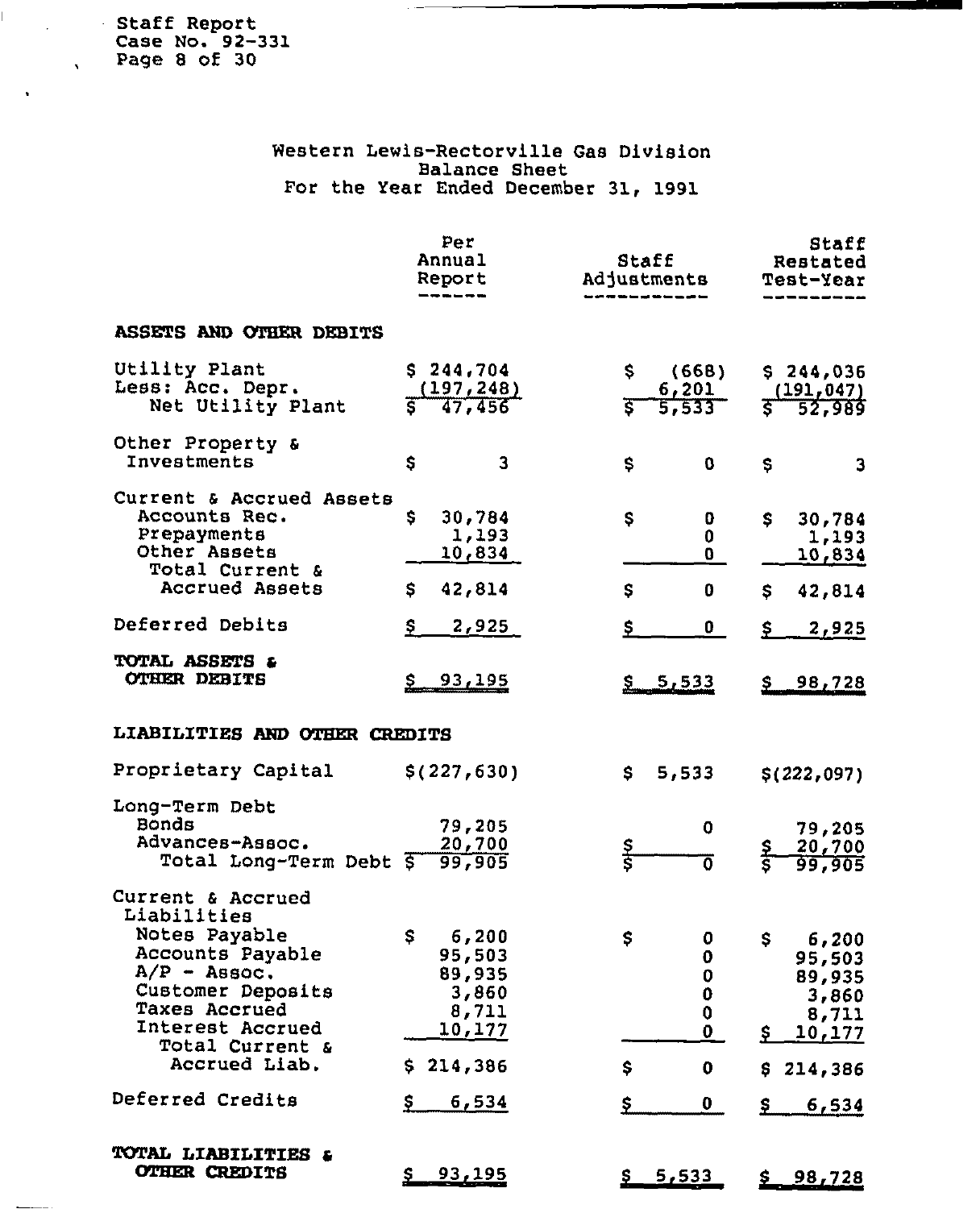starr Report Case No. 92-331 Page 9 of 30

 $\mathbf{v}$ 

 $\hat{\mathbf{v}}$ 

Western Lewis-Rectorville Gas Division Income Statemen For the Year Ended December 31,1991

|                                                                                                                                                                                                 | Test-Year<br>End Balances<br>12/31/91                                          | Staff<br>Test-Year<br>Adjustments Test-Year                           | Staff<br>Restated                                                                   |
|-------------------------------------------------------------------------------------------------------------------------------------------------------------------------------------------------|--------------------------------------------------------------------------------|-----------------------------------------------------------------------|-------------------------------------------------------------------------------------|
| <b>ACCOUNTS</b>                                                                                                                                                                                 |                                                                                |                                                                       |                                                                                     |
| Operating revenues:<br>Gas Sales<br>Other Revenues                                                                                                                                              | \$250,756<br>32,021                                                            | \$<br>0<br>0                                                          | \$250,756<br>32,021                                                                 |
| Total Revenues                                                                                                                                                                                  | \$282,777                                                                      | \$<br>0                                                               | \$282,777                                                                           |
| Operating Expenses                                                                                                                                                                              |                                                                                |                                                                       |                                                                                     |
| Natural Gas Purchases                                                                                                                                                                           | \$198,682                                                                      | \$<br>0                                                               | \$198,682                                                                           |
| Distribution Exp.<br>Mains & Service Labor<br>Supplies<br>Rents<br>Maint - Lines<br>Maint - Meters<br>Maint - Other<br>Total Dist. Exp.                                                         | \$10,684<br>10,044<br>4,767<br>3,403<br>1,517<br>2,775<br>33,190               | S.<br>D<br>(6,048)<br>(4, 767)<br>0<br>0<br>(880)<br>\$(11, 695)      | \$10,684<br>3,996<br>0<br>3,403<br>1,517<br>1,895<br>21,495                         |
| Meter Reading Labor                                                                                                                                                                             | S<br>2,018                                                                     | \$<br>0                                                               | S.<br>2,018                                                                         |
| Adm. & Gen. Exp.<br>Adm. Salaries<br>Rents<br>Office Supplies<br>Outside Services<br>Insurance<br>Misc. Gen. Exp.<br>Transportation<br>Total Adm & Gen<br>Total Operating &<br>Maintenance Exp. | \$21,813<br>O<br>2,320<br>2,062<br>2,644<br>2,342<br>a<br>571,181<br>\$265,071 | \$<br>0<br>4,658<br>6,157<br>0<br>0<br>0<br>880<br>11,695<br>\$.<br>0 | \$21,813<br>4,658<br>8,477<br>2,062<br>2,644<br>2,342<br>880<br>42,876<br>\$265,071 |
| Depreciation                                                                                                                                                                                    | 4,424<br>S.                                                                    | \$<br>(695)                                                           | \$<br>3,729                                                                         |
| Amortization<br>Taxes, Other than Income                                                                                                                                                        | 292<br>2,675                                                                   | O<br>$\pmb{0}$                                                        | 292<br>2,675                                                                        |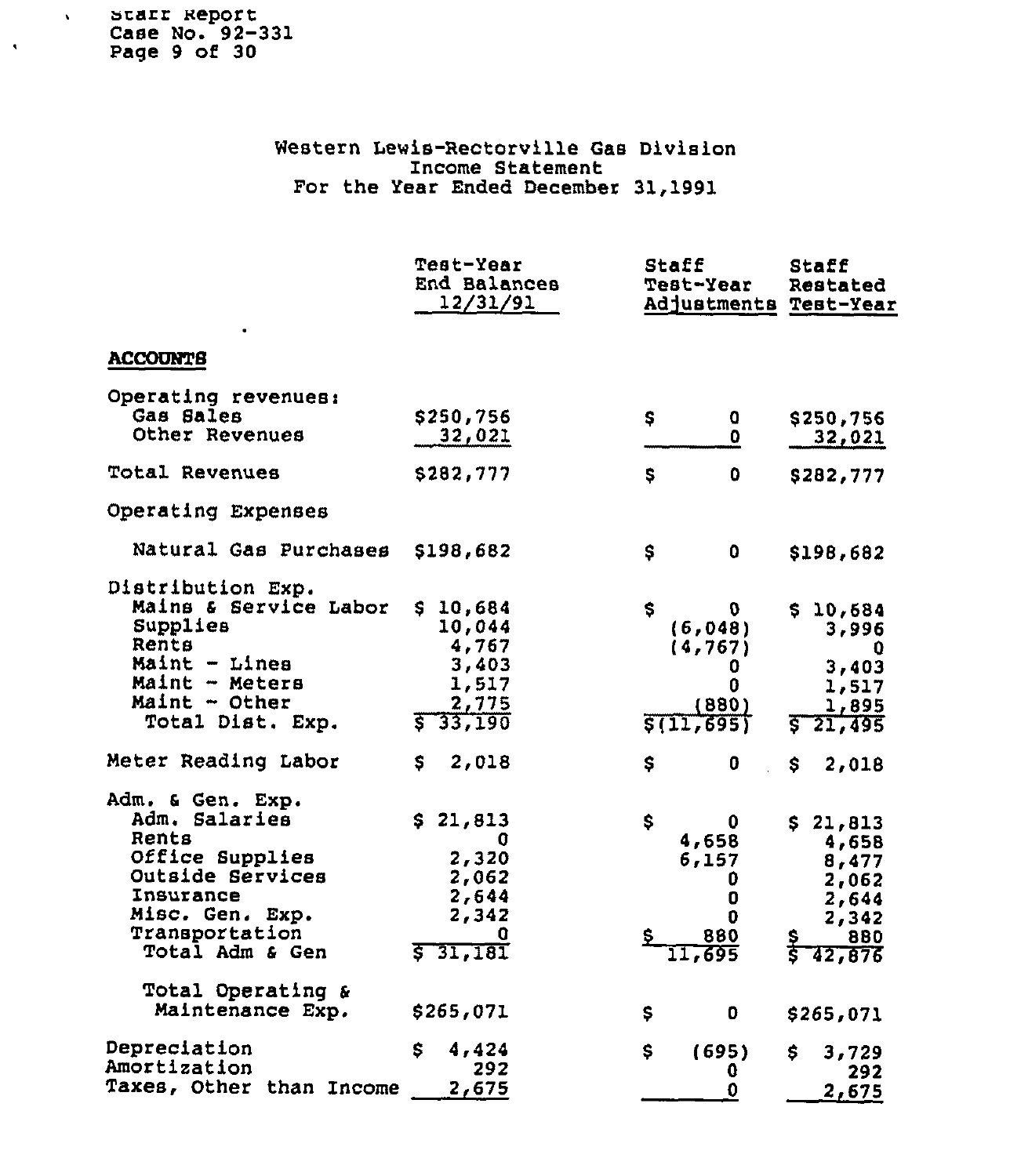starf Report Case No. 92-331 Page 10 of 30

 $\sim 10^7$ 

 $\sim 10^{-11}$ 

 $\hat{\mathbf{v}}$ 

 $\langle \rangle$ 

| Total Operating Exp                                                     | \$272,462             | s | (695) | \$271,767             |
|-------------------------------------------------------------------------|-----------------------|---|-------|-----------------------|
| Net Operating Income                                                    | \$10,315              | s | 695   | \$11,010              |
| Interest on Long-<br>Term Debt<br>Non utility Deduc.<br>Other Int. Exp. | 4,603<br>1,618<br>645 |   | 0     | 4,603<br>1,618<br>645 |
| Net Income                                                              | $S = 3,449$           |   | 695   |                       |

 $\sim 10^{-1}$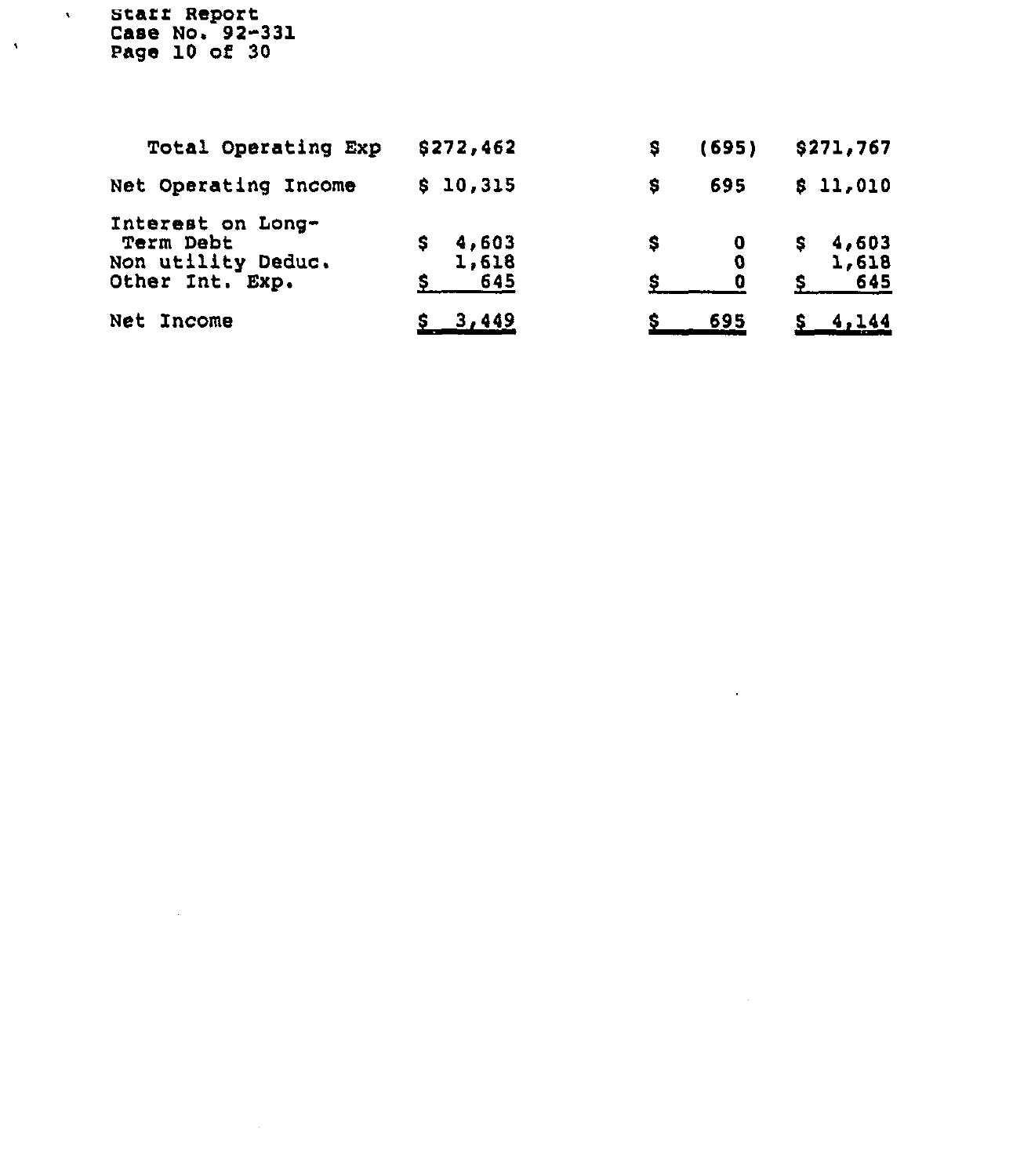starr Report Case No. 92-331 Page 11 of 30

 $\mathbf{v}$ 

 $\bullet$ 

## C. Recommended Rate-Making Adjustments

### Normalized Revenues from Sales

The Gas Division reported sales revenues to be \$250,576 based on sales of 51,901 Mcf. Staff recommends a normalized sales revenue of \$188,900 based on a billing analysis provided by the utility indicating a sales volume of 41,800 Mcf and based on retail rates in effect at the time the rate case was filed, as approved in Case No.  $9642 - 22.2$ 

### Purchased Gas Adjustment Clause

The most current purchased gas adjustment approved by the Commission for the Gas Division should be incorporated into the final retail rates.

#### Natural Gas Purchases

The Gas Division has reported an actual natural gas purchase expense for the test year of \$198,682 based on purchases of 52,939 Mcf. An annual line loss of approximately <sup>2</sup> percent is indicated using the Gas Division's reported sales and purchase volumes. Staff recommends a normalized gas purchase expense of 8141,658 based on allowable purchases of 42,636 Mcf and the supplier rate reported in Case No. 9642-ZZ.

### Other Revenue Surcharge

The Gas Division proposed a reduction of 832,021 to this account to eliminate all revenues from the surcharge. <sup>A</sup> customer charge of 61.00 per month and a usage charge of 80.59 per Mcf was

 $\overline{2}$ 

Case No. 9642-ZZ, The Notice of Purchased Gas Adjustment<br>Filing of Western Lewis-Rectorville Water and Gas District, Order dated August 11, 1992.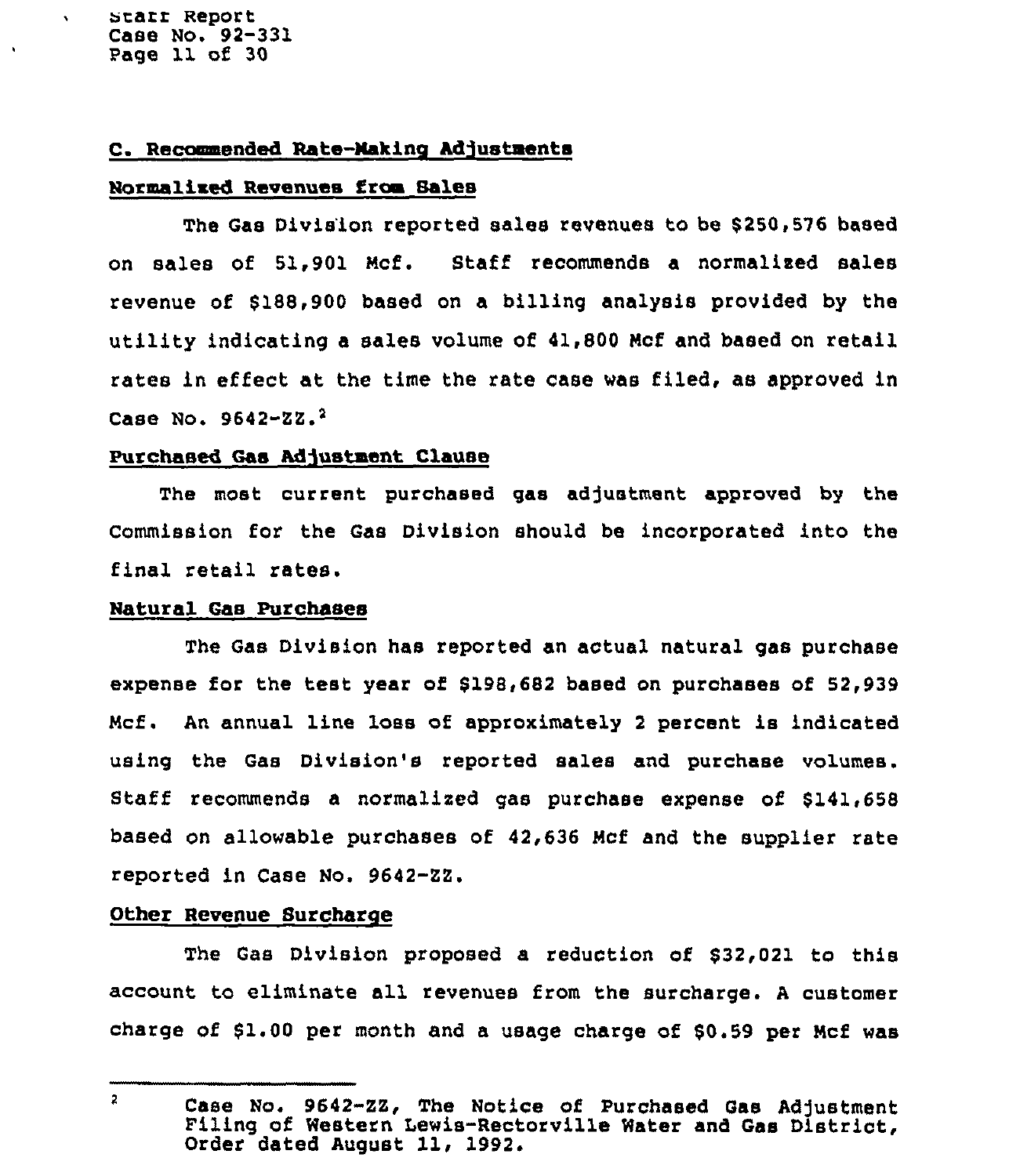approved by the Commission in Case No.  $9642<sup>3</sup>$  to permit the Gas Division to repay its past due gas purchases owed to Columbia Gas Transmission Corporation ("TCO"). 'The Commission estimated that the surcharge would produce approximately 839,636 in temporary annual surcharge revenues. It authorised the surcharge's assessment for a period not to exceed 60 months as of the February 4, 1987 Order, As of January 31, 1992, the Gas Division had collected \$164,217.08 from the surcharge and remitted those proceeds to TCO. Since then, the time period for the surcharge has ended. The Gas Division does not seek an extension of the surcharge, but proposes a reduction of 832,021 to this account to eliminate all revenues from the surcharge for rata-making purposes. Staff believes this proposal is reasonable and recommends it be adopted for rate-making purposes.

### Mains and Service Labor

The Gas Division proposed to increase the Mains and Service Labor account by \$1,116. This represents an 11 percent increase for additional labor hours and wage increases for Mains and Service Labor. Staff has normalised wages for the teat year which results in a total of \$13,780 in Mains and Service Labor.

The Gas Division did not give its employees <sup>a</sup> pay raise in 1991, but did grant a Sl per hour wage increase in 1992, which

 $\mathbf{3}$ Case No. 9642, Western Lewis-Rectorville Water and Gas District Mason and Lewis Counties, Kentucky for <sup>a</sup> Revision of Gas Rates Application, Order dated February 4, 1987.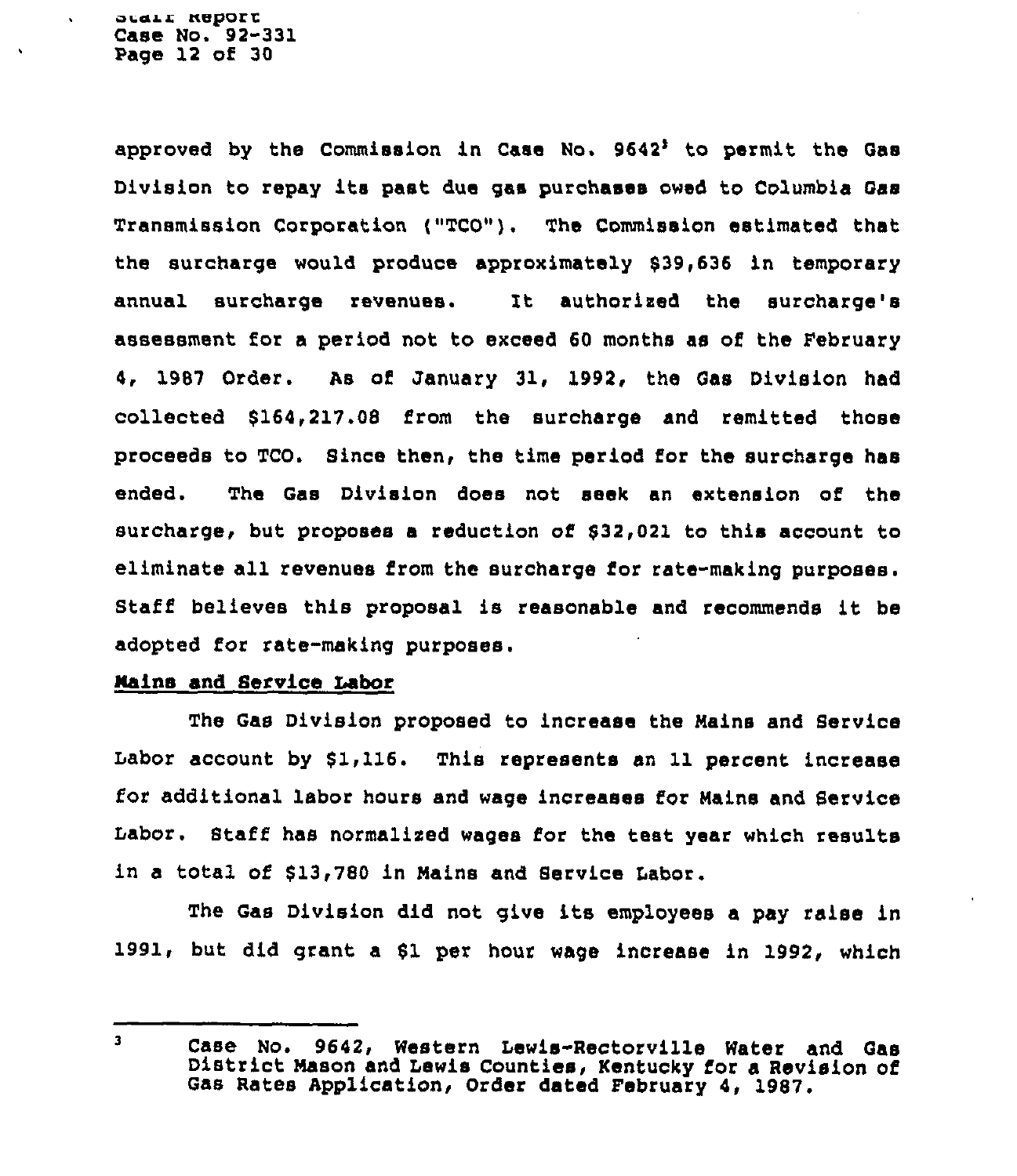results in approximate increases in the range of <sup>6</sup> to 10 percent per year for each employee.

The Gas Division experienced an employee turn-over in the test period. Its current staff has gained experience and training that enables them to perform competently the required tasks. ln order to maintain <sup>a</sup> continuity of service to its customers, it is important for the Gas Division to retain its current work-force.

In evaluating pro forms wage adjustments, Staff would not normally include a wage adjustment which occurs significantly beyond the end of the test period; however, due to the previously stated circumstances related to change in the work force, the adjustment based on the 1992 wage increase is acceptable in this instance.

On October 5, 1992, in Case No. 91-221,<sup>4</sup> Western Lewis filed with the Commission its plan to maintain complete and accurate records and proper allocation of its funds. It proposed to change the labor allocation between the Water and Gas Divisions. Beginning in 1992, Western Lewis allocated 20 percent of Mains and Service Labor to the Gas Division. The Field Labor allocation is based on a time study Western lewis performed using the 1991 and 1992 daily time sheets. Staff is of the opinion that the proposed allocation is adequately documented, is reasonable and should be reflected in the Gas Division's test-period operations. Staff allocated the

 $\blacksquare$ 

Case No. 91-221, Alleged Failure to Comply with Commission Order From Case No. 9642 Issued February 4, 1987.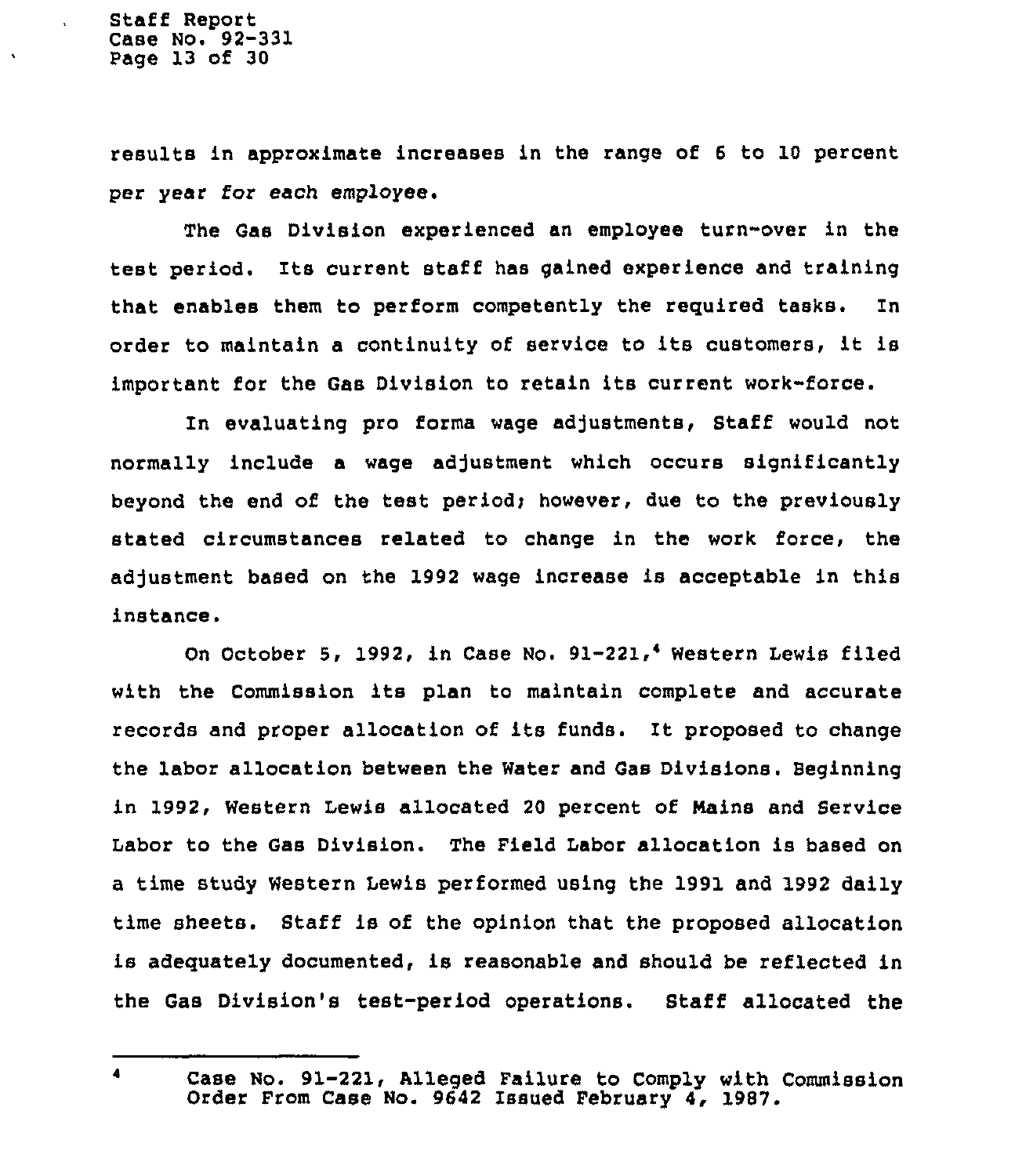Staff Report Case No. 92-331 Page 14 of 30

field labor and recommends that total wages for the Gas Division for the test period be decreased 93,267 which would result in total wages of 87<417 as shown in Appendix A.

## mains and Services Supplies and Expenses

The Qas Division proposed to increase Nains and Services Supplies and Expenses by 5956 to purchase additional materials and parts. As explained in the restatements section, this account, after reclassifying, haa <sup>a</sup> balance oi'3,996. Western Lewis originally allocated 31 percent of this expense to the Gas Division. Western Lewis provided workpapers showing specific amounts. After reviewing the Division's workpapers, Staff determined that the actual test year level of expense should be \$4,512, a difference of 5516. This difference results from an improper allocation, thus, the amount which should have been charged to the Gas Division is greater than the amount reported. The Gas Division failed to provide sufficient evidence to support its proposed adjustment of 9956. Therefore, Staff recommends that the proposed adjustment be denied. It also recommends that Mains and Services Supplies and Expenses be increased by 5516, resulting in an adjusted test year expense of \$4,512.

In a response to a Staff request dated November 5, 1992, the Gas Division provided additional information about the proposed test period adjustments. The Gas Division provided workpapers which demonstrate how certain amounts were specifically allocated.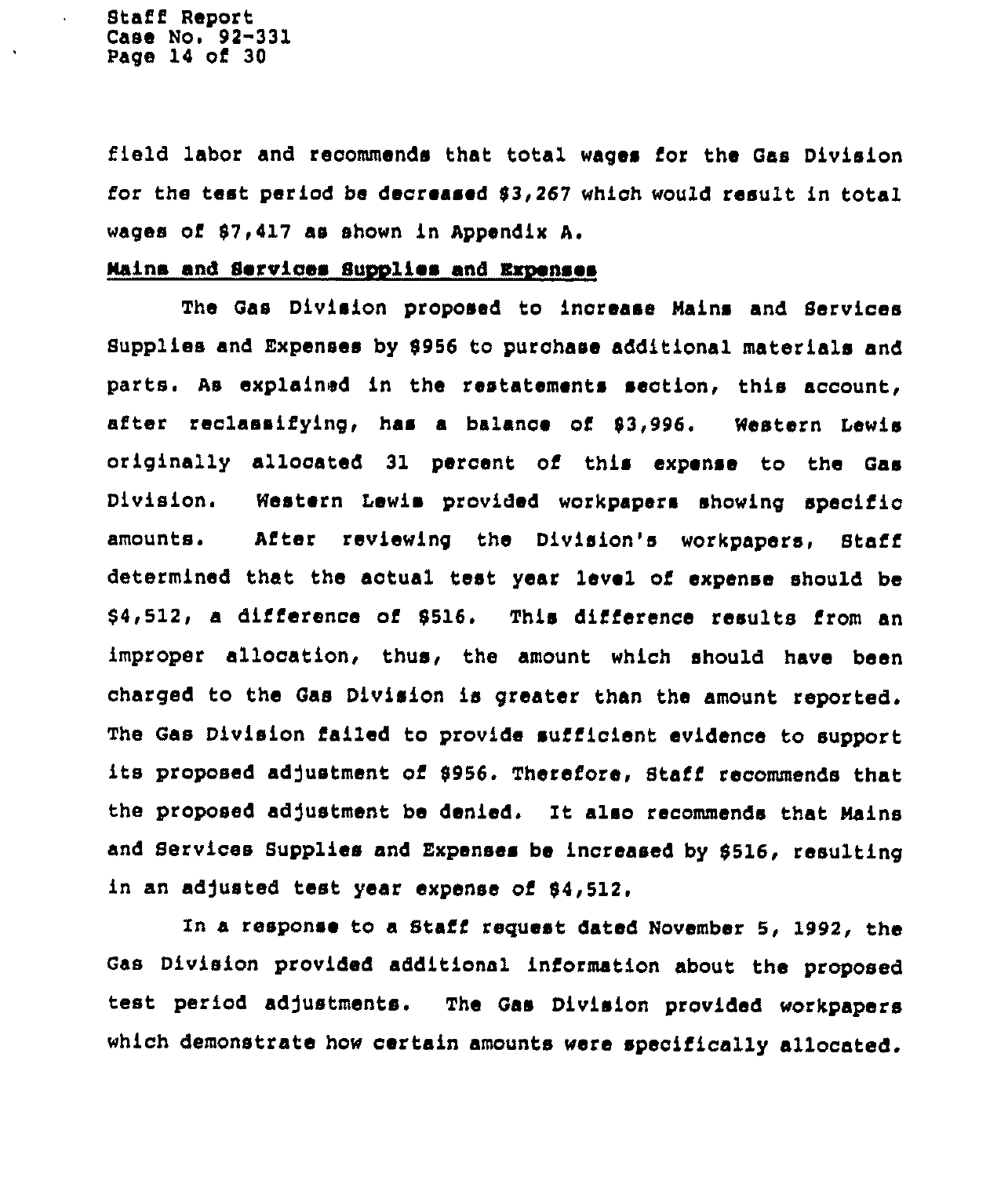$\ddot{\phantom{0}}$ 

The following accounts have been adjusted to reflect the proper allocations.

Maintenance - Lines. The Gas Division proposed an increase of 82,097 for mandatory inspection and testing of lines. Staff recommends that this adjustment be denied due to the fact that the Gas Division did not provide Staff with any supporting evidence for this adjustment. The Gas Division reported a test year level of expense of 83i403 for this account. After reviewing the expenditures, Staff determined that the actual test year level of expense should be \$3,063. Western Lewis had originally allocated <sup>50</sup> percent of this expense to the Qas Division. In its response< Western Lewis provided workpapers showing specific amounts for this account, thus, the amounts which should have been charged to the Gas Division are less than the amount reported. Staff recommends that Maintenance - Lines be decreased by <sup>8340</sup> which results in an adjusted level of expense of \$3,063.

Maintenance - Meters. The Gas Division proposed to increase the Maintenance - Meters account by  $$5,283$ . This adjustment represents the estimated average cost to perform scheduled maintenance on 10 percent of the meters in place. KAR 807 5:022, Section 8(5) requires periodic meter testing. Staff recognizes that the Gas Division must perform scheduled maintenance annually on 10 percent of its meters in place.

The Gas Division reported a test year expense level of 81,517. Western Lewis was allocating 31 percent of this account to the Gas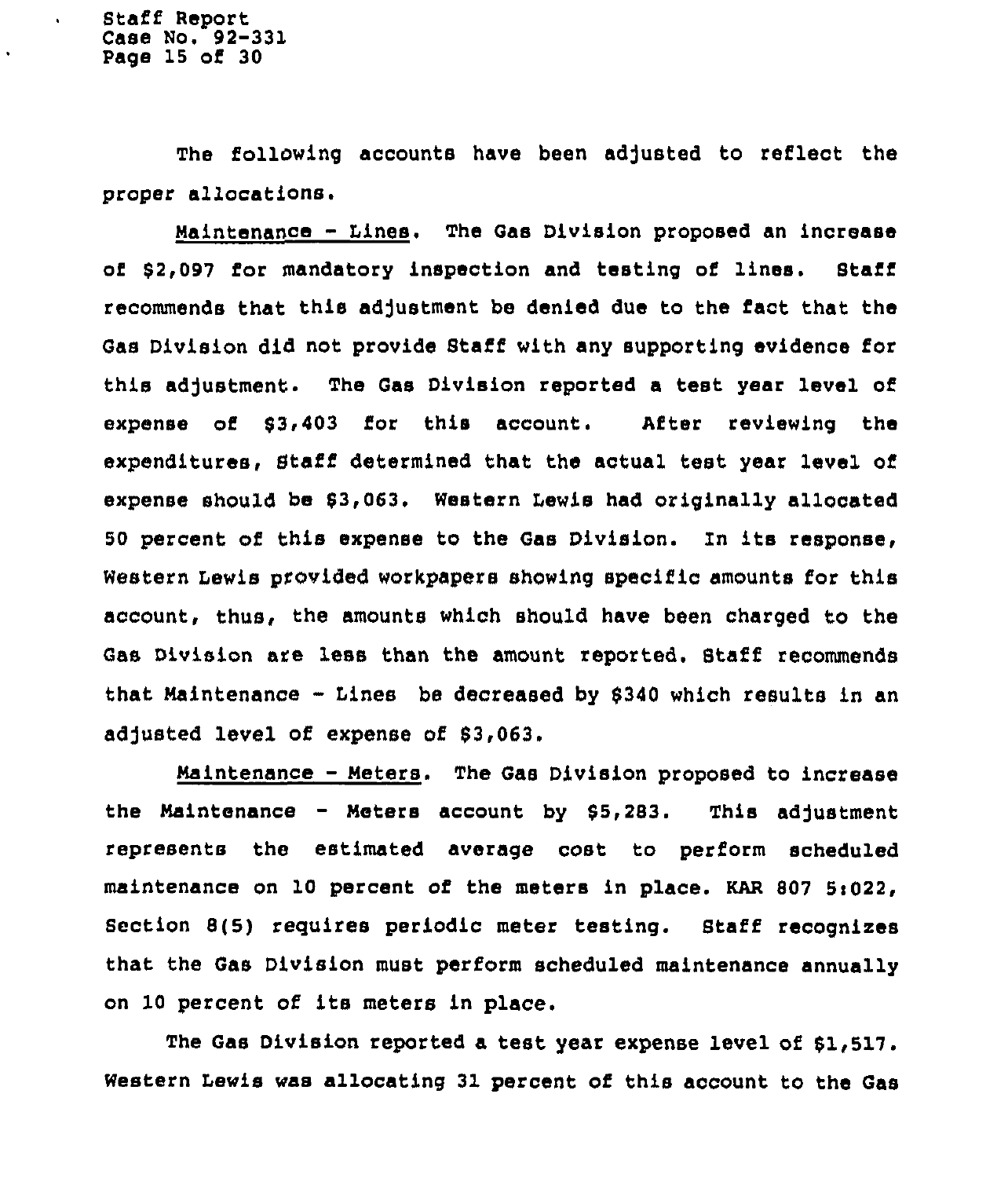Staff Report Case Mo. 92-331 Page 16 of 30

Division. Staff reviewed the expenditures and workpapers and determined that the amounts for the Maintenance - Meters account for the Qas Division should have had an actual test year expense of 81,711. Western Lewis improperly allocated this account to the Qas Division, thus, the amounts which should have been charged to the Gas Division are greater than the amounts reported.

After consideration of these adjustments, Maintenance -Meters should be increased by \$5,477, resulting in an adjusted expense level of 86,994

Maintenance - Other. The Gas Division proposed an increase of \$225 to reflect the increased costs of maintenance parts other than lines or meters, such as regulators. It however failed to provide adequate evidence to support this adjustment.

The Gas Division reported an expense level of 82,775. As explained in a prior section, Maintenance - Other has a restated test. year expense level of 81,895.

During the field review, Western Lewis stated that 31 percent of this account was allocated to the Gas Division. Staff reviewed the expenditures and workpapers and determined that the actual test year expense should be 82,713. The difference is due to improper allocation <sup>~</sup> Stafi did not allocate, but charged specific amounts to Maintenance - Other. Staff recommends that Maintenance - Other be increase by 8818, resulting in an expense level of 82,713.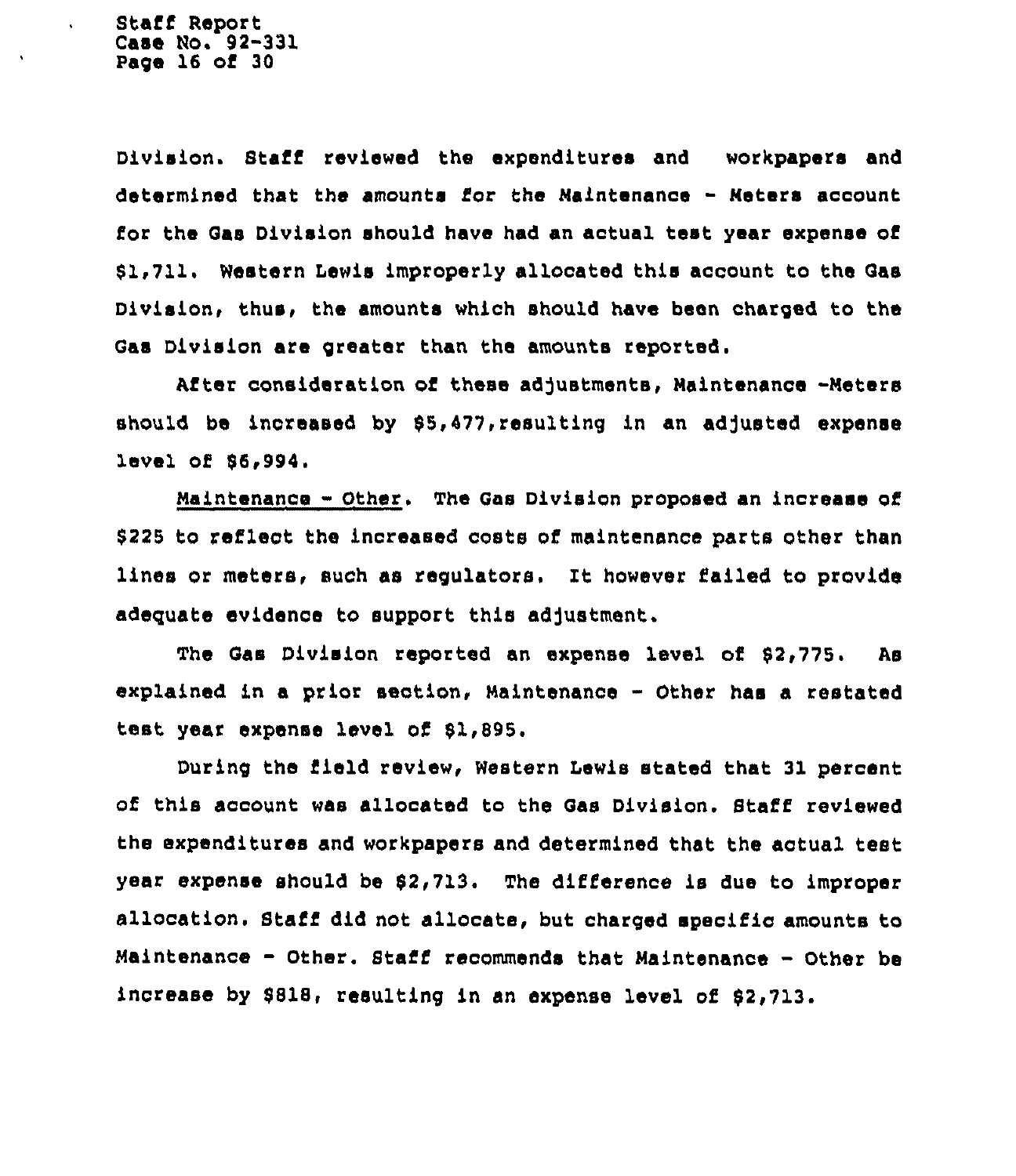Stafi Report Case No. 92-331 Page 17 of 30

### Meter Reading Labor

An increase of \$382 was proposed by the Gas Division for this account due to a fixed monthly fee of \$500 being implemented. Western Lewis paya its meter reader a fee of 5500 per month or 56,000 annually, which is allocated 50 percent to the Qaa Division. Zn the 1990 PSC Audit, the Audit Team allocated meter reading labor expense based on the following 2 part customer ration  $(1)$  the number of customers with combined water and gas service; and (2) the number of customers with gas or water service alone.

Qiven that not all of the Qas Division's customers have water service, Staff is of the opinion that the customer ratio allocation better refleots the meter reading cost incurred by both divisions. Based on this method, the Qas Division is allocated 30 percent or  $$1,800$  of the meter reading labor, as shown in Appendix B.

### Administrative and General

The Qas Division proposed an increase of \$1,119 in Administrative and General expenses. As explained in the application, this represents a 3 percent increase over 1991 for general cost increases. Staff's analysis of each account follower

Salaries <sup>~</sup> The Qas Division proposed an increase of 987 to salaries. During the test-period, the Gas Division employed an office manager, ofiice clerk, maintenance supervisor, and one fulltime and various part-time maintenance employees. Zn the first quarter of 1991, the Qas Division replaced its office manager and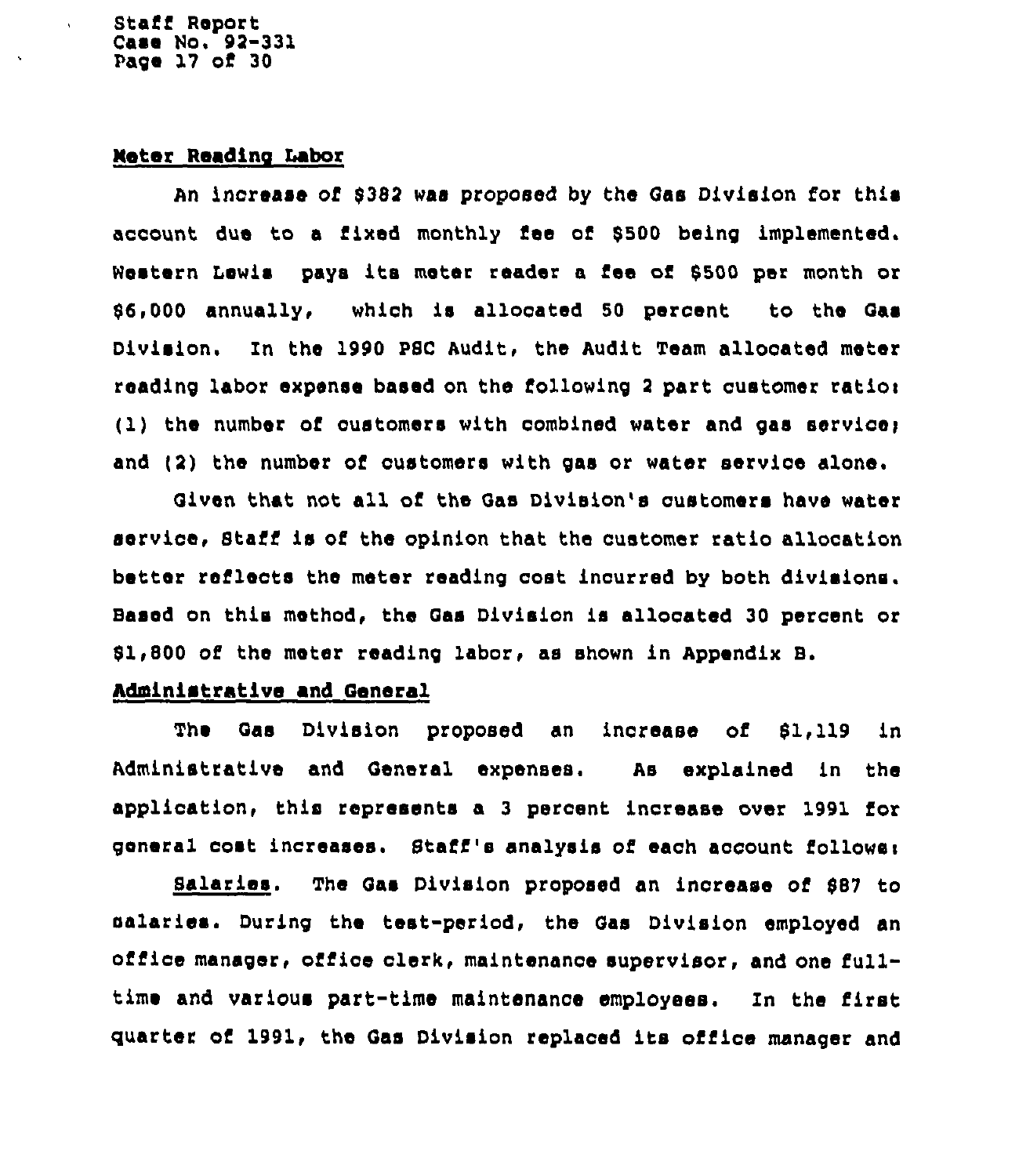$\ddot{\phantom{a}}$ 

some employees and in 1992 the Qas Division eliminated its parttime positions.

In evaluating pro forma wage adjustments, Staff would not normally include a wage adjustment which occurs significantly beyond the end of the test period; however, due to the previously stated circumstances as explained in the Nains and Service Labor seotion, the adjustment based on the 1992 wage increase is acceptable in this instance. After analysing and weighing all of the factors, Staff is of the opinion that the wage increaaea granted in 1992 are reasonable.

In the plan filed by Western Lewis in Case No. 91-221, Western Lewis proposed to change the allocations between the Qas and Water Divisions' payroll. Beginning in 1992, Western Lewis allocated 37 percent of office salaries to the Qas Division, The office salary allocation was based on inguiry and observation of the <sup>2</sup> office employees. Western lewis stated that no study was otherwiae performed and it felt that in consideration of only two office employees, the division of costs by customer number appeared proper.

Staff is of the opinion that the Gas Division has failed to document this allocation and therefore, the allocation should remain the same at 50 percent as was done during the test year. Staff recommends that Administrative and General Salaries be increased by 9732 to reflect the 50 percent allocation which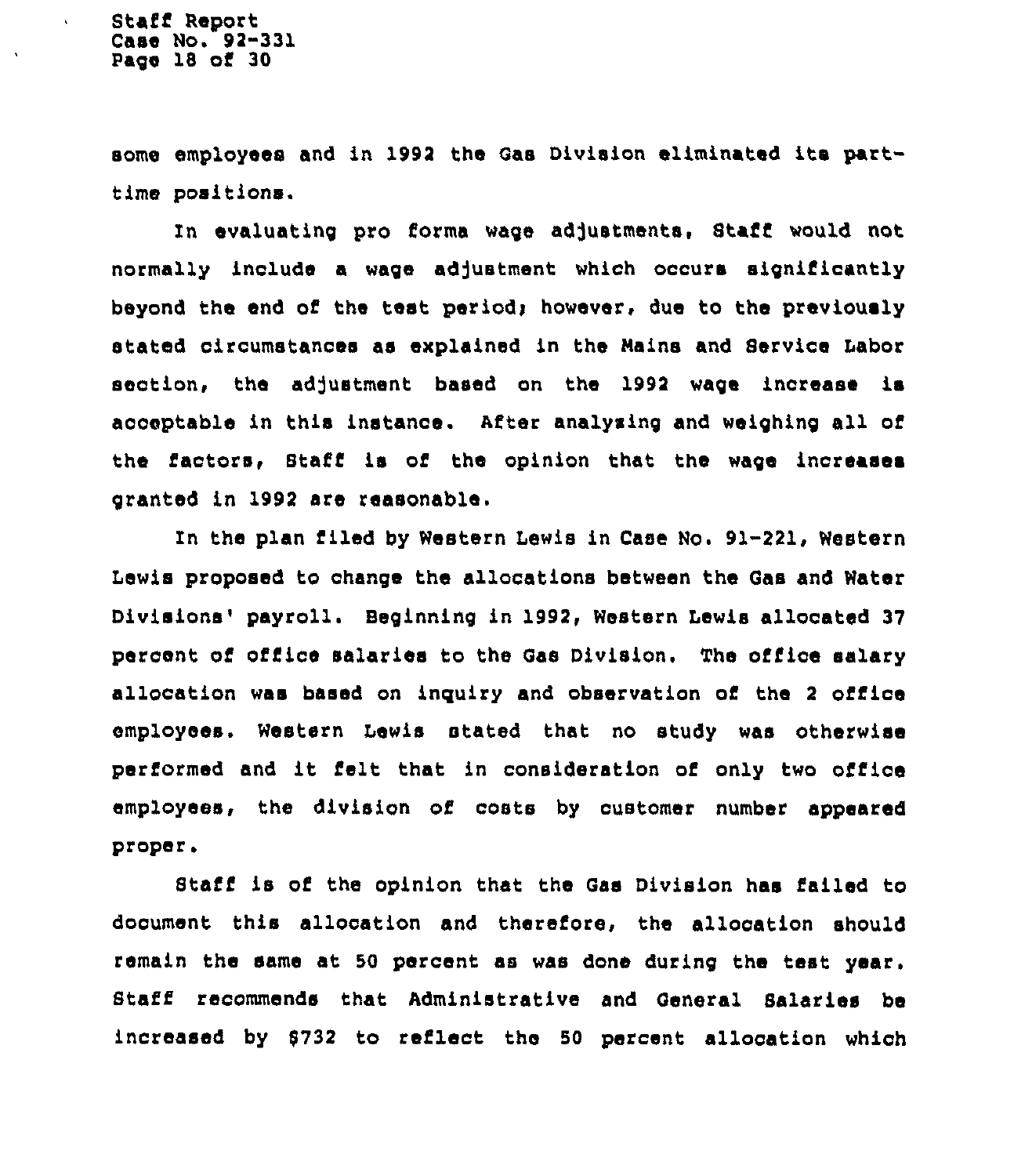$\ddot{\phantom{a}}$ 

results in total Administrative and General Salaries of \$21,208 as shown in Appendix A.

The Gas Division reported Officers' and Directors' Fees of 81.337 in Administrative and General Salaries. According to the USoA, these fees are to be reported in Account No. 930.2, "Miscellaneous General Expenses". 8taff has not reclassified these fees for purposes of this report; however, both of these accounts, Administrative <sup>4</sup> General Salaries and Miscellaneous General Expenses are considered to be Administrative and General Expenses. The moving of this amount from one account to another would not effect the net income as reported in the annual report. Staff recommends that the Qas Division separate these accounts in future financial statements.

The Gas Division reported test-period Officers' and Directors' and Expenses of 81,337, which reflects a 50 percent allocation of the fees and expenses to the Gas Division. Each of the 4 commissioners are paid an annual fee of 8200 for a total annual expense of 8800. The difference, 8937, consists of per diem expenses for travel which the Ccmmissicn does not normally allow. Staff recommends that this expense be reduced by 8937, resulting in a test year expense of \$800.

. The Gas Division reported a year end expense level of 84,767 before Staff restated this account. This expense consisted of office rent, three equipment rental contracts, and various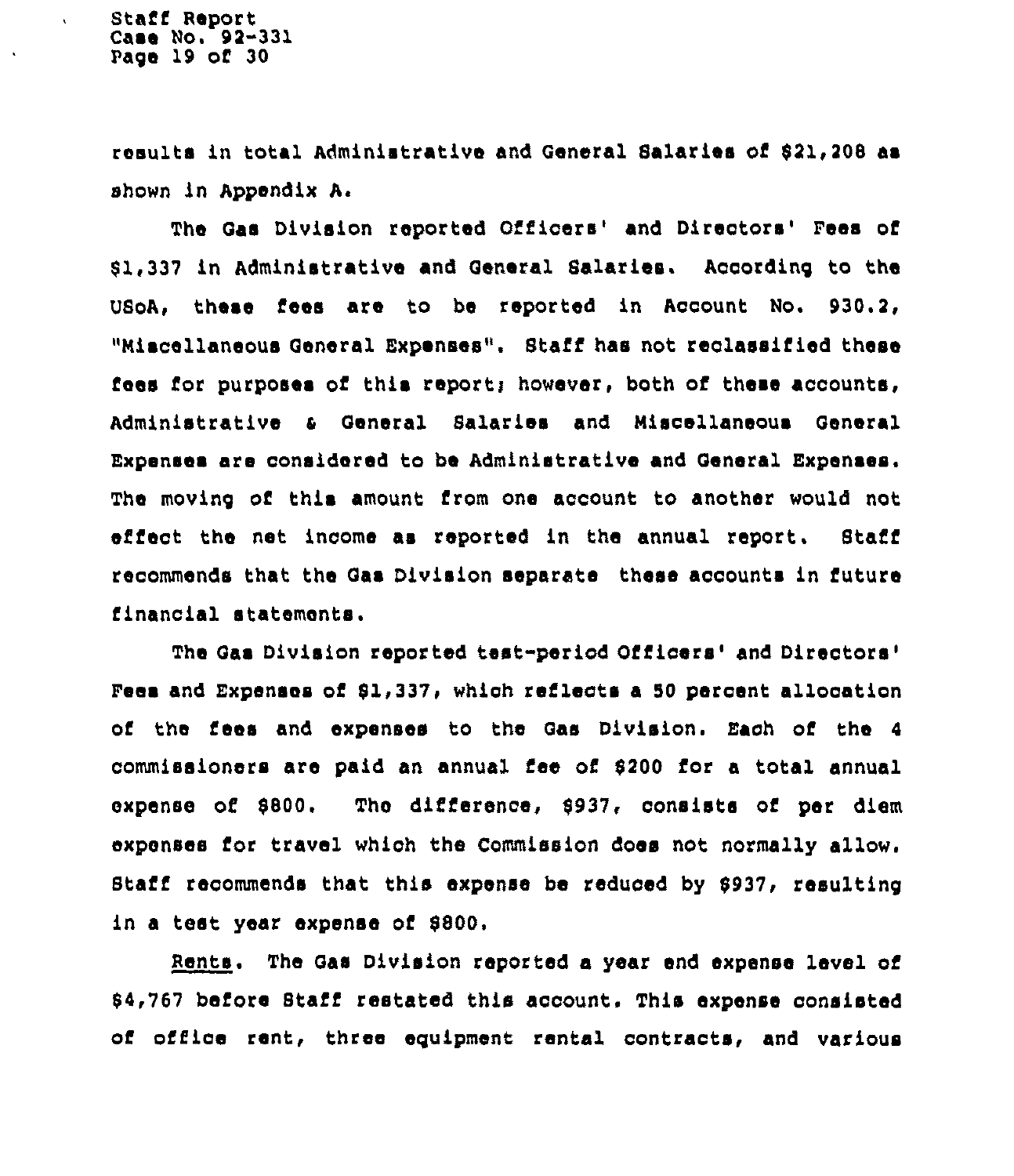Staff Report Case No. 92-331 Page 20 o8 30

 $\ddot{\phantom{0}}$ 

office supplies. As explained in a prior section, Staff restated this account to reflect a teat year expense level of \$4,658.

During the test year, Western Lewis relocated its office, reducing its office rent from \$400 to \$250 per month. Also during the test year, Western Lewis completed its contract for office equipment. Staff annualized the rental expenses and determined that rent expense for Western Lewis should be  $$4,660.^5$  In the test period, Western Lewis allocated 50 percent of this expense to the Gas Division. Staff agrees with this allocation, which results in a rent expense of \$2,330<sup>6</sup> for the Gas Division. Staff recommends that rent expense be decreased  $$2,327$ , resulting in a test year expense level of \$2,330.

Office Supplies. The Gas Division proposed to increase the Office Supplies account by \$280. In its application, Western Lewis stated that Office Supplies were allocated 50 percent to the Gas Division. Western Lewis subsequently proposed to allocate only 37 percent of its expense to the Gas Division. After reviewing, Staff concluded that Western Lewis did not adequately document the 37 percent allocation and therefore, the allocation to the Gas Division should remain the same as used during the test year.

5 Office rent  $$250 \times 12 =$ <br>92 x 12 =  $1,104$ Xerox copier Wicroage Computer 556 84i660

6  $$4,660 + 50$ \$ = \$2,330.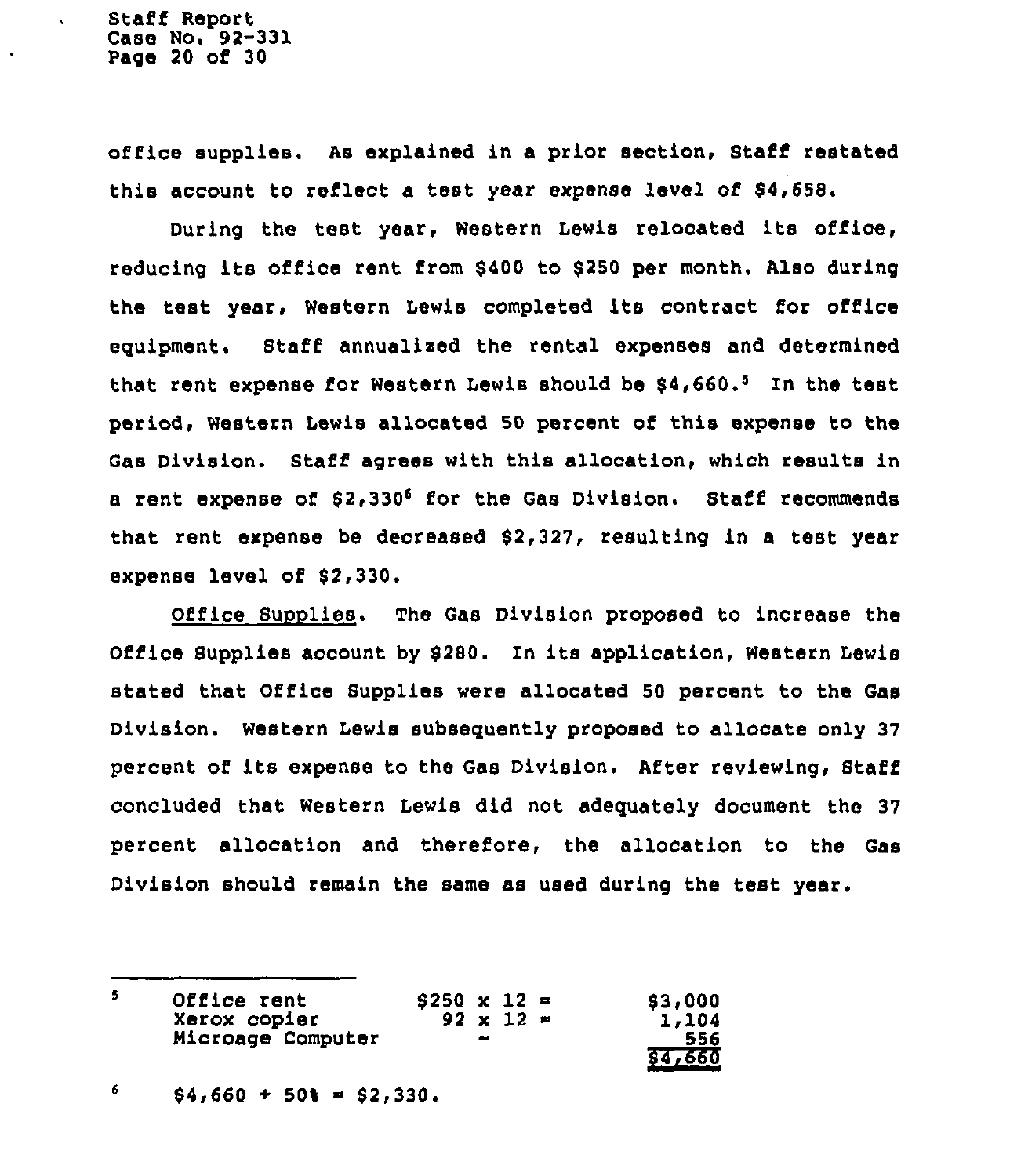$\ddot{\phantom{0}}$ 

As explained in the restatement section, the Qas Division should have reported a balance of 88,477 in this account. This consists of a reported test year expense of 82,320 with reclassifications of 8109 of computer supplies and 86,048 of utility expense to office supplies.

Western Lewis reported a total expense level of \$1,702 for office utilities, 82,606 for postage, and 83,482 for office supplies. The office supplies expense consists of \$371 for continued education relating to the operations, 82,231 of general office supplies, \$176 for Kentucky Rural Water Association Dues, and \$704 of operating expenses. Staff recommends, with the exception of the Kentucky Rural Water Association Dues, 50 percent of these expenses should be allocated to the Gas Division. None of the Kentucky Rural Water Association Dues expense should be allocated to the Gas Division. Therefore, the Office Supplies expense of \$3,807 should consist of \$851 for utilities, \$1,303 for postage, and 81,653 for office supplies. Staff recommends that the Office Supplies test-year expense level of 98,477 be reduced 64,670 for a test year expense level of 83,807.

Outside Services. The Qas Divisicn proposed an increase of \$ 138 for increased costs in audit and legal services and other contracted services. The Gas Division reported 82,062 as a test year expense level. This amount consists of \$1,159 for outside services and 8903 for contract labor. Staff has verified the amount for contract labor and recommends its acceptance.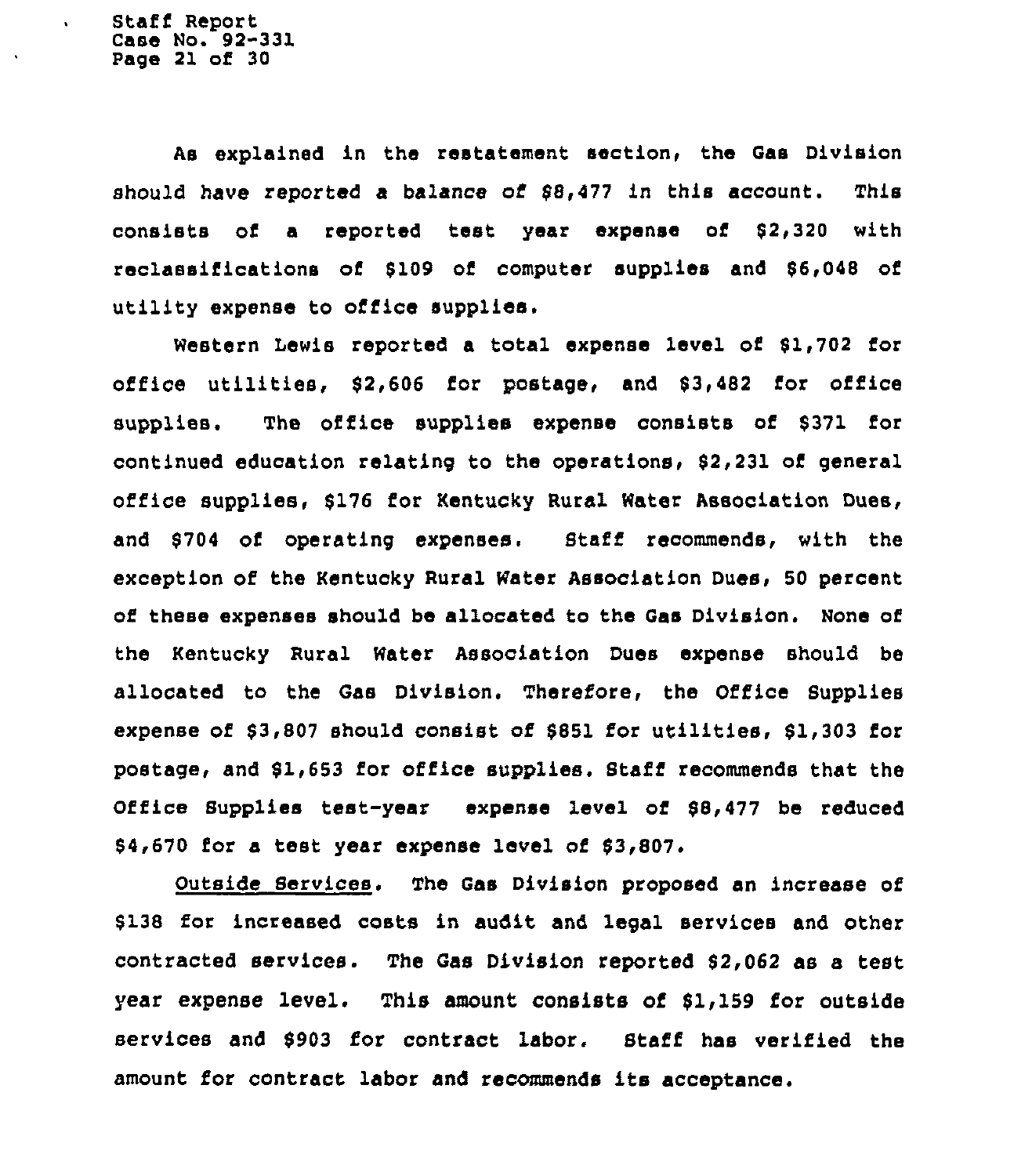Staff Report Case No. 92-331 Page 22 of 30

 $\ddot{\phantom{0}}$ 

During the field review, Staff reviewed the expenditures and determined that the actual test year expense for outside services is \$650. The difference is due to improper allocation between the two divisions. The Gas Division failed to provide any information to substantiate the proposed increase. Staff, therefore, recommends that this adjustment not be accepted. Staff recommends that Outside Services should have a total test year expense level of \$1,553. Therefore, Staff recommends that this account be reduced \$ 509 to reflect the test year level of \$1,553.

Insurance. The Gas Division proposed an increase of \$156 to insurance expense to provide for an increase in insurance premiums. In the test period, the Gas Division was allocated 50 percent of the insurance expense. Upon review of the invoices, Staff recognised that the annual insurance premiums had increased to \$7,534. Staff recommends that the increased cost be reflected in adjusted test-period operations.

<sup>A</sup> 50 percent allocation of the 1992 premiums of \$7,534 would result in an insurance expense of \$3,767. Therefore, insurance expense of  $$2,644$  has been increased by  $$1,123$ .

Transportation. Since Western Lewis does not own a vehicle, its maintenance supervisor used his own vehicle in the test-period and was reimbursed \$550 per month or \$6,600 annually. Western Lewis did not present cost justification, (i.e., business vs. personal truck usage, and the basis for determining that \$ 550 is a reasonable cost) for these reimbursements, nor could Staff find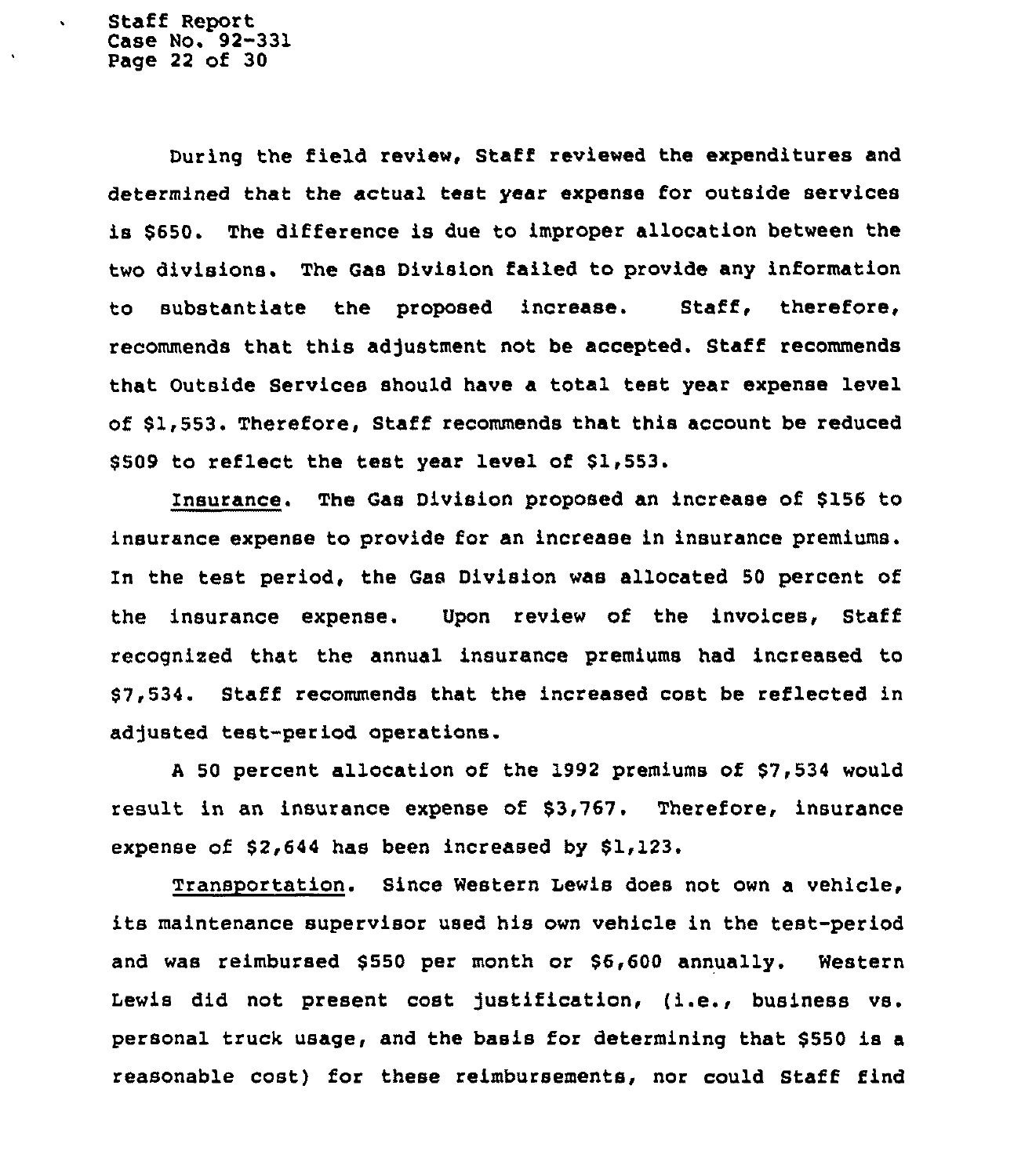Staff Report Case No. 92-331 Page 23 of 30

 $\ddot{\phantom{1}}$ 

justification in the financial records. Absent this cost justification, Staff is unable to form an opinion as to the reasonableness of the reimbursement level, and therefore, recommends that this cost not be included in the adjusted test period operations.

Miscellaneous General Expense. The Gas Division proposed an increase of \$45S to Miscellaneous General Expense. This account is composed of uncollectibles and the telephone expense. The Gas Division did not provide adequate support for this adjustment, therefore, Staff recommends that the proposed increase of \$468 be denied. Based on its review of the invoices, Staff has concluded that many of these telephone expenses were installation charges incurred when Western Lewis relocated its office, and the cost of a beeper. Since these costs are non-recurring Staff recommends their removal from test-period operations for rate-making purposes. Staff proposes to decrease this account by \$136 which results in a balance of  $$2,206.$ 

### Depreciation

As was previously discussed, the Audit Team determined that the depreciation expense on the utility plant was being computed by the Division using a composite rate method. While the composite rate method complies with generally accepted accounting principles, the Commission has previously required the use of straight-line depreciation for utility reporting purposes because it is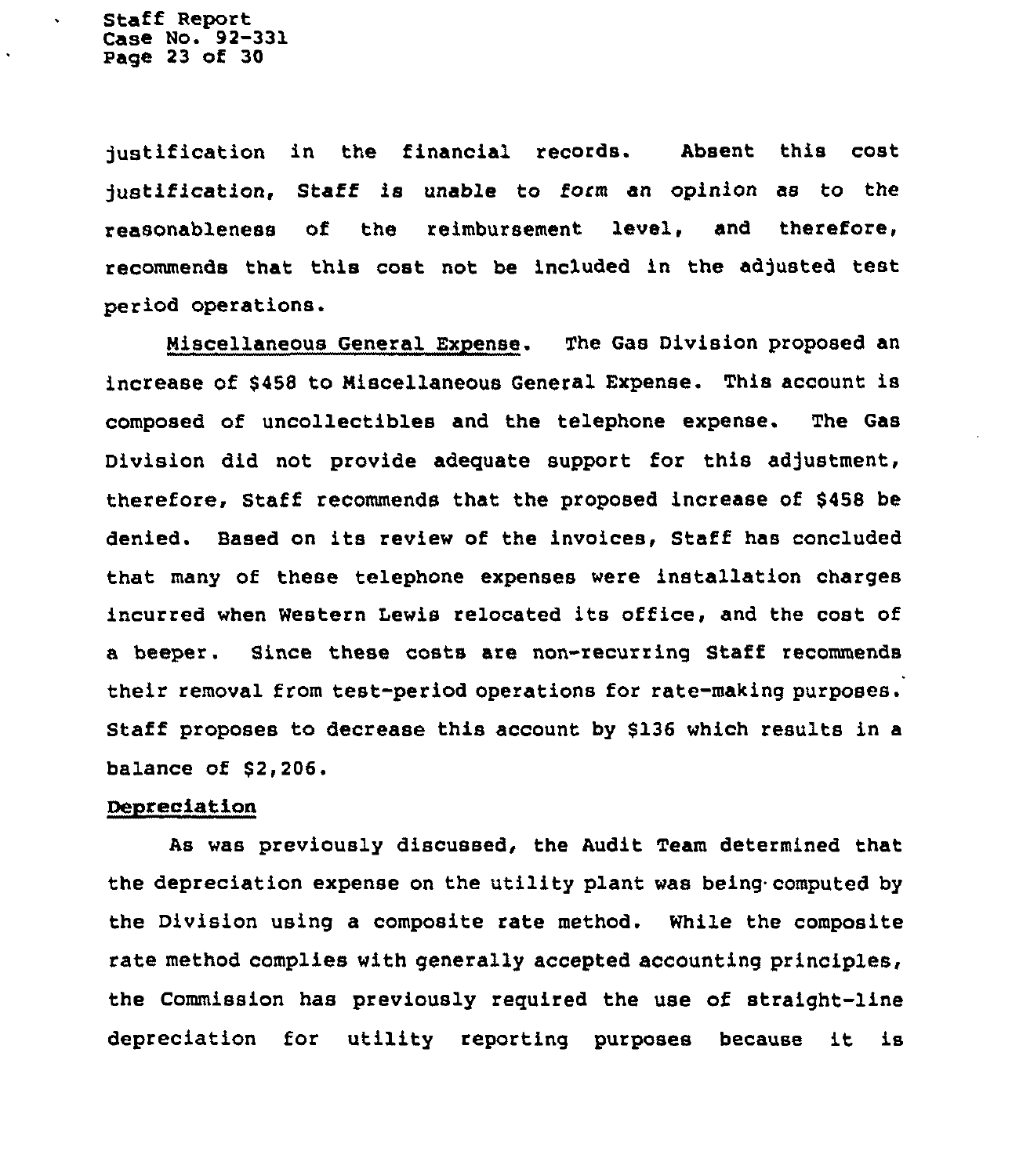$\ddot{\phantom{a}}$ 

considered the most reasonable means of allocating investment costs over generations of ratepayers.

The Gas Division proposed an increase of \$126 to test year depreciation expense. Staff reviewed the depreciation records and recommends the following adjustments. First, Faud Sharifi of the Commission's Engineering Department stated that useful lives for a portion of the utility plant were not consistent with what the Commission normally uses, as shown in the table below:

| Utility<br>Plant              | Gas Division's<br>Useful Lives | Staff's<br>Useful Lives |
|-------------------------------|--------------------------------|-------------------------|
| General Plant                 | 25                             | 25                      |
| Measuring & Regulator Station |                                |                         |
| Equipment                     | 15                             | 20                      |
| Mains                         | 40                             | 40                      |
| Services                      | 15                             | 20                      |
| Meters                        | 15                             | 20                      |
| House Regulators              | 15                             | 20                      |
| House Regulator Installation  | 15                             | 20                      |
| Office Furniture              | 5                              | 5                       |
| Tools                         | 10                             | 10                      |
| Communication                 | 5                              | 5                       |

Staff adjusted depreciation expense to reflect the useful lives which the Commission normally uses. Second, the Gas Division purchased cathodic protection equipment in September 1991. Staff annualized the depreciation expense to reflect this purchase. Therefore, Staff recommends for rate-making purposes that depreciation expense be increased \$729 to result in a balance of \$4,458 as shown in Appendix C.

### Rate Case Expenses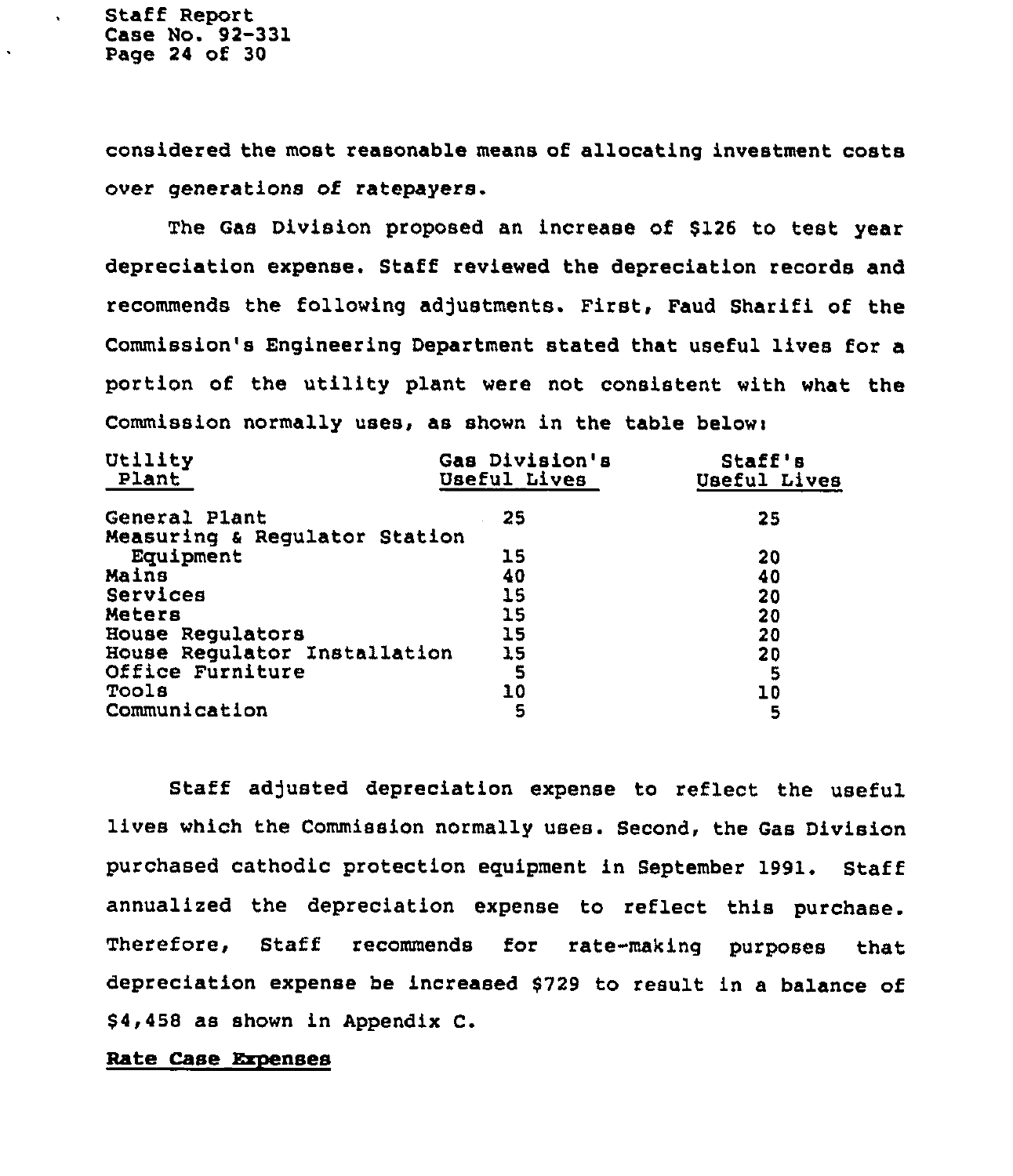Staff Report Case No. 92-331 Page 25 of 30

 $\epsilon$ 

The Gas Division did not propose an adjustment for rate case expense in its application. At the time of the field review, the actual cost incurred to file this case and Case No. 92-313 was \$1,613. Staff has calculated rate case expense of \$269 based on amortising rate case cost of \$1,613 over a 3-year period and allocating 50 percent of the expense to the Gas Division. Staff recommends that \$ 269 be included in the Gas Division's test-period operations.

### Taxes, Other Than Income

Included in this account are the payroll taxes and the testyear PSC Assessment. The Gas Division proposed an increase of \$275 to this account based on the proposed wage increase. After calculating field labor and administrative salaries, Staff determined that the payroll taxes should be increased by \$92 which results in a balance of \$2,190 for payroll taxes.

## Interest on Long-Term Debt

The Gas Division recorded \$4,603 of interest expense during the test year. The expense includes interest on revenue bonds. The Gas Division proposed to decrease this expense by \$340.

The outstanding balance of the revenue bonds is \$79,205 with an interest rate of <sup>5</sup> 1/2 percent. This would result in annual interest expense of \$4,356. Staff has determined that interest expense should be decreased by \$247 to reflect the decrease in principal.

### Other Interest Bxpense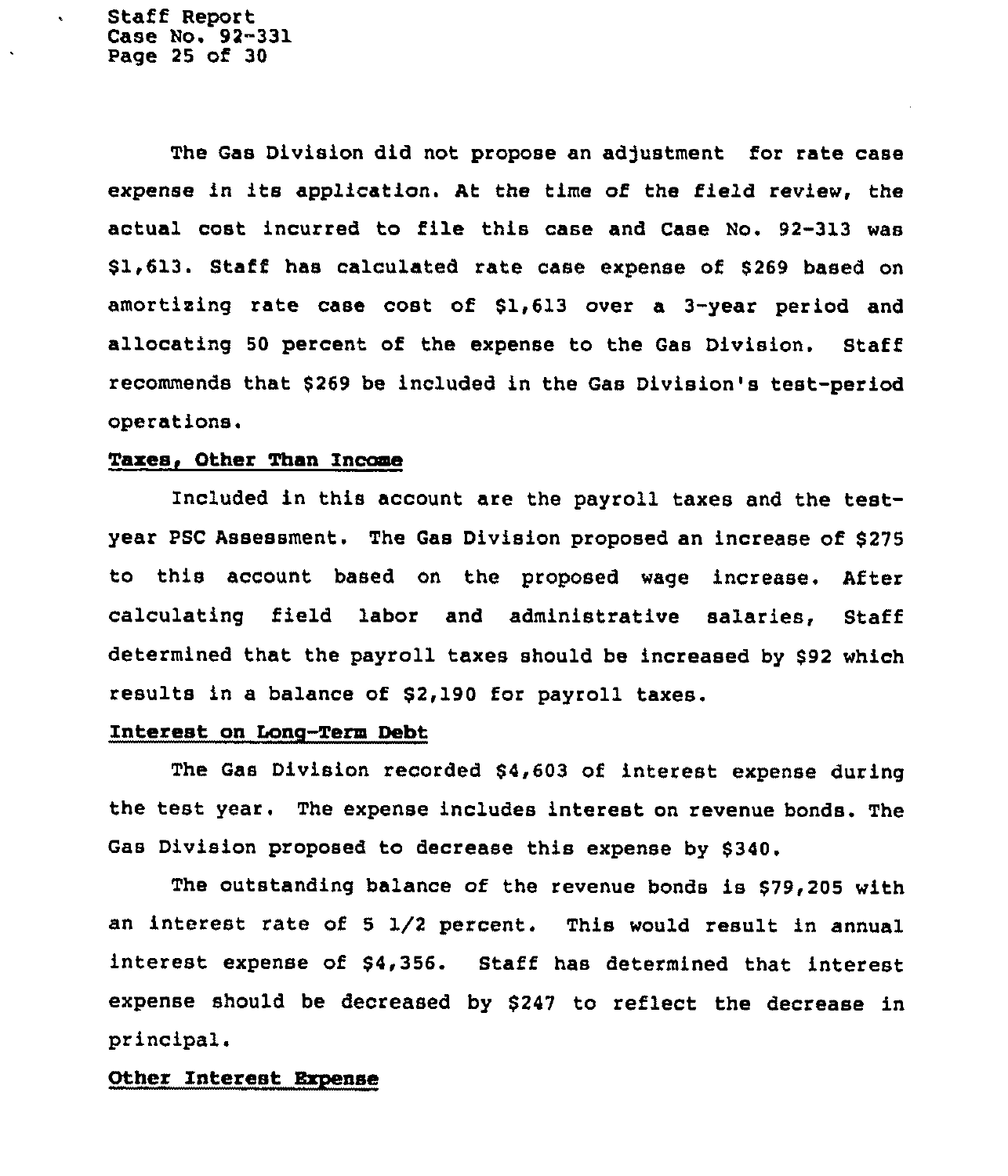Staff Report Case No. 92-331 Page 26 of 30

 $\bullet$ 

The Gas Division proposes an increase of 61,412 which reflects interest costs on unpaid accounts, including Columbia Gas and cathodic protection equipment. In its application and annual report, the Gas Division reported 62,263 for Other Interest Expense. This amount consisted of penalties of \$1,618 and \$645 of interest expense. Actual expenses incurred in 1992 for this expense included 62,752.79 for past due purchases to Columbia Gas and \$1,946.30 for interest on cathodic protection equipment. Actual Other interest Expense for the test period was 94,699.09. Columbia Gas is calculating interest charges on past due receivables at a rate of 6.17 percent — 6.50 percent per year. Staff has determined that the Gas Division is about a month behind on payments to Columbia Gas which results in additional costs which could be avoided if the bills were paid timely. The Gas Division has the responsibility, if it cannot pay current operating expenses, to timely file a rate case with the Commission. The rate increase in this case should provide adequate revenue to enable the Gas Division to make timely payments. Therefore, Staff recommends that interest expense of 62,752.79 on the Columbia Gas account be excluded for rate-making purposes.

The Gas Division signed a contract for the cathodic protection equipment in which a 1 percent service charge is imposed every month on the unpaid balance of 615,758. Staff has determined the total annual interest charges if the Gas Division continues paying the required amount of 6500 per month for the test period. Staff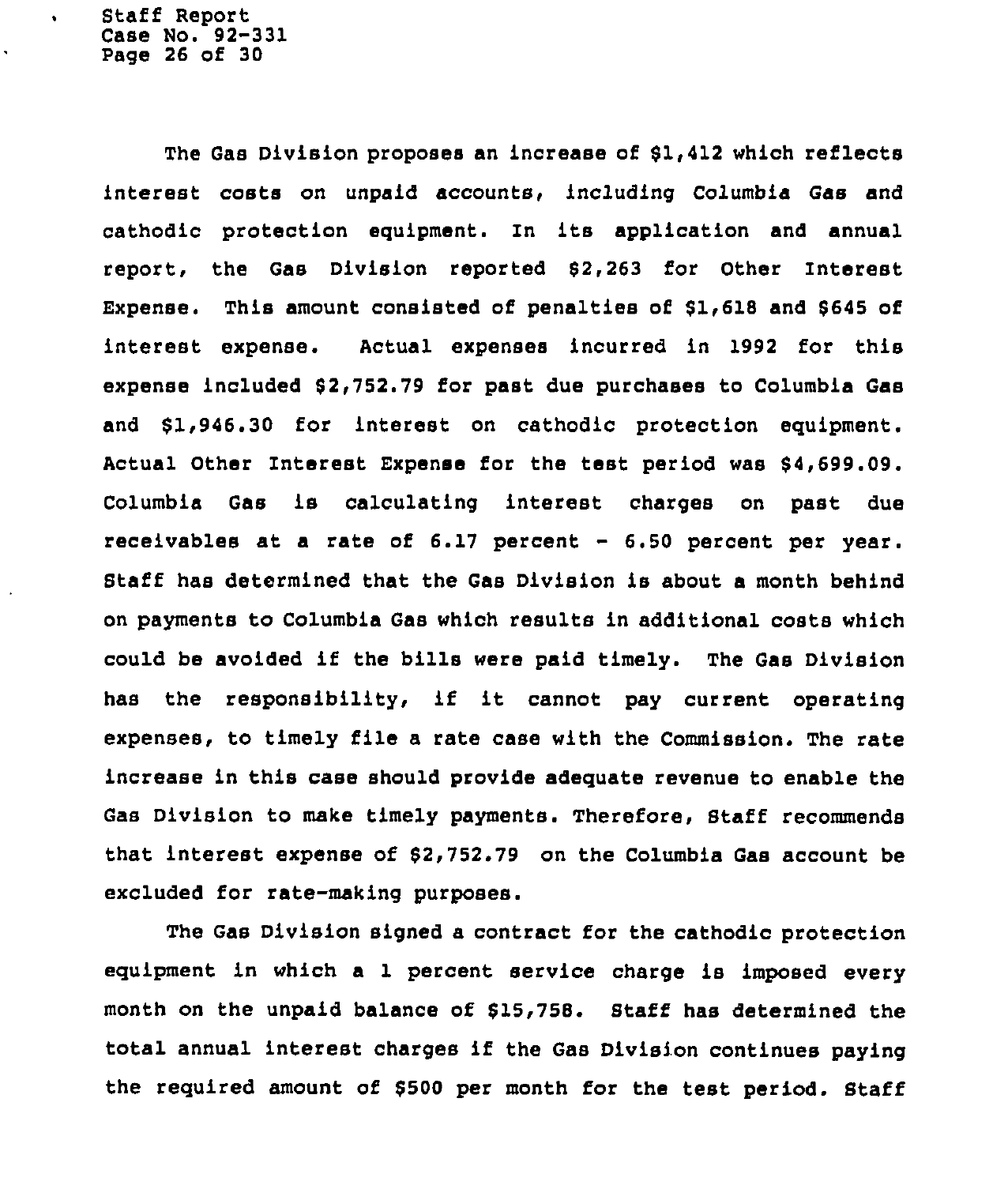Staff Report Case No. 92-331 Page 27 of 30

 $\bullet$ 

 $\cdot$ 

took the total debt of \$15,758 and deducted \$500 for each month and determined the service charge for each month separately. Total annual interest charges on the debt would be \$1,659 as shown in Appendix D. 8taff recommends that this be accepted for rate-making purposes.

Based on the recommendations proposed in this Staff Report, the Gas Division's adjusted operations are as follows:

| <u>Accounts</u>                                                                                                                                       | Staff<br>Restated<br>Test-Year                                            | Staff<br>Proposed<br>Adjustments Balances                             | Staff<br>Adjusted                                                    |
|-------------------------------------------------------------------------------------------------------------------------------------------------------|---------------------------------------------------------------------------|-----------------------------------------------------------------------|----------------------------------------------------------------------|
| Operating Revenues:<br>Gas Sales<br>Other Revenues                                                                                                    | \$250,756<br>32,021                                                       | \$ (61, 856)<br>(32, 021)                                             | \$188,900<br>0                                                       |
| Total Operating<br>Revenue                                                                                                                            | \$282,777                                                                 | \$(93, 877)                                                           | \$188,900                                                            |
| Operating Expenses:                                                                                                                                   |                                                                           |                                                                       |                                                                      |
| Natural Gas Purchases                                                                                                                                 | \$198,682                                                                 | \$(57, 024)                                                           | \$141,658                                                            |
| Distribution Exp:<br>Mains & Ser. Labor<br>Supplies<br>Rents<br>Maint - Lines<br>$Maint - Meters$<br>Maint - Other                                    | \$<br>10,684<br>3,996<br>0<br>3,403<br>1,517<br><u>1,895</u>              | \$(3, 267)<br>516<br>0<br>$340$ )<br>$\mathfrak{c}$<br>5,477<br>818   | 7,417<br>S.<br>4,512<br>0<br>3,063<br>6,994<br>2,713                 |
| Total Dist. Exp.                                                                                                                                      | \$21,495                                                                  | 3,204<br>Ş.                                                           | <u>24,699</u><br>$S_{-}$                                             |
| Meter Reading Labor                                                                                                                                   | \$<br>2,018                                                               | \$(<br>218)                                                           | <u>1,800</u><br>$S_{-}$                                              |
| Adm. & Gen. Exp.<br>Salaries<br>Commissioners' Fees<br>Office Supplies<br>Outside Services<br>Rents<br>Insurance<br>Transportation<br>Misc. Gen. Exp. | \$<br>20,476<br>1,337<br>8,477<br>2,062<br>4,658<br>2,644<br>880<br>2,342 | Ş.<br>732<br>937)<br>4,670<br>509)<br>2,327<br>1, 123<br>880)<br>136) | S<br>21,208<br>400<br>3,807<br>1,553<br>2,331<br>3,767<br>0<br>2,206 |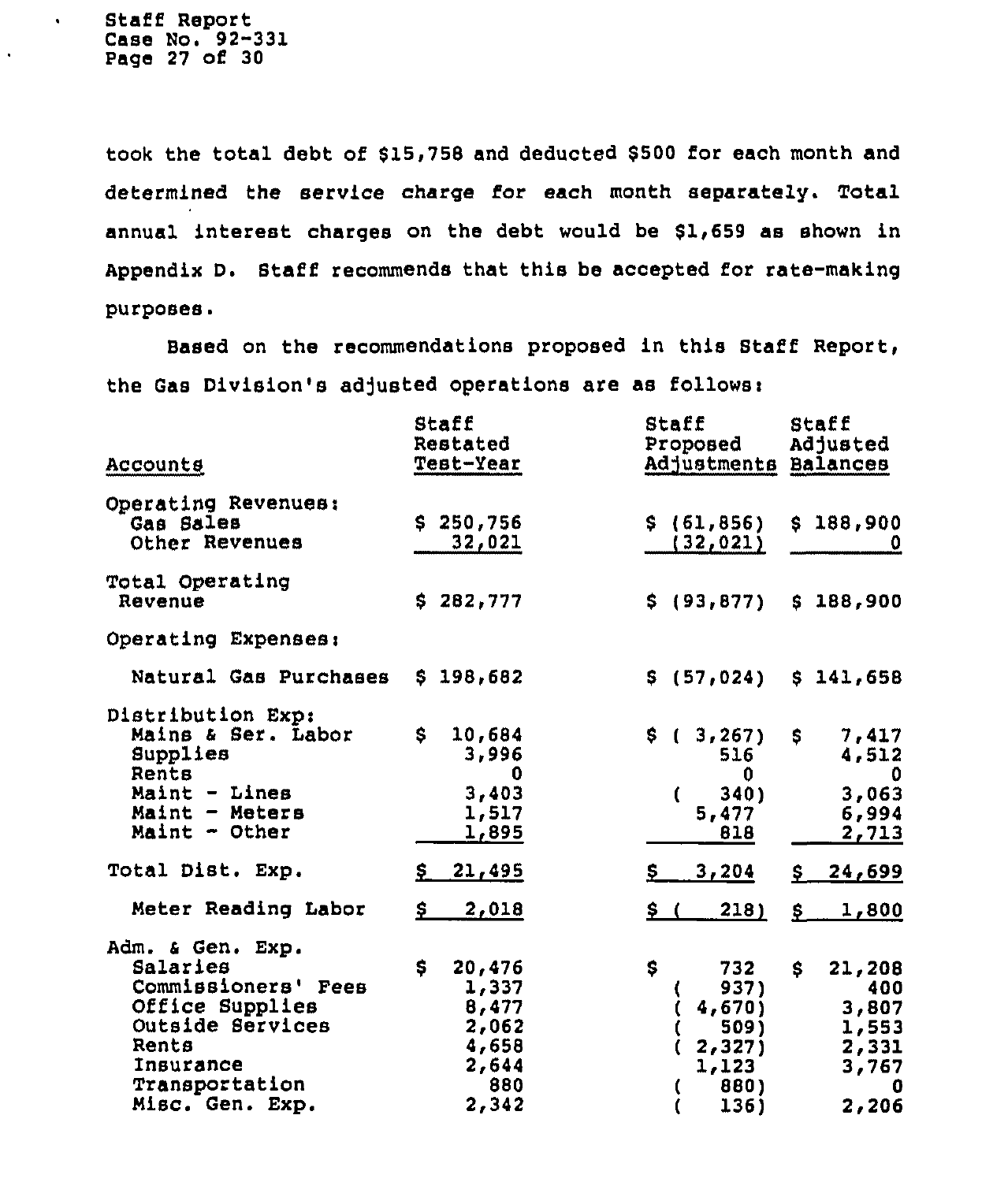Staff Report Case No. 92-331 Page 28 of 30

 $\mathbf{R}$ 

| Reg. Comm. Exp.                                               | O                          | 269                  | 269                         |
|---------------------------------------------------------------|----------------------------|----------------------|-----------------------------|
| Total Adm. & Gen. Exp.                                        | 42,876<br>S.               | \$(7,335)            | \$35,541                    |
| Total Operating &<br>Maint. Exp.                              | \$265,071                  | \$(61, 373)          | \$203,698                   |
| Depreciation<br>Amortization<br><b>Taxes Other Income Tax</b> | s<br>3,729<br>292<br>2,675 | \$<br>729<br>o<br>92 | 4,458<br>\$<br>292<br>2,767 |
| Total Operating Exp.                                          | \$271,767                  | \$ (60, 552)         | \$211,215                   |
| Net Operating Income                                          | \$<br>11,010               | \$(33, 325)          | \$(22,315)                  |
| Other Deductions:<br>Interest on Long-Term<br>Other Int. Exp. | 4,603<br>S<br>2,263        | \$<br>0<br>604)      | \$<br>4,603<br>1,659        |
| Total Other Deductions                                        | 6,866<br>s                 | 604)<br>Ş.           | 6,262<br>s                  |
| Net Income                                                    | 4,144<br>s                 | (32, 721)            | \$(28,577)                  |

## D. Revenue Requirements

The approach frequently used by this Commission to determine the allowable earnings for "non profit" gas districts is Debt Service Coverage ("DBC") . Staff recommends the use of this approach in determining the Gas Division's revenue requirement.

Staff has determined that the Gas Division's annual debt service is \$10,298.7 The Gas Division's adjusted operations reflect (\$22,315) in income available for debt service which

|      | <b>Interest</b>       | Principal                   | 1964 Bond<br><b>Tasuance</b> |
|------|-----------------------|-----------------------------|------------------------------|
| 1993 | \$3,922               | \$6,200                     | \$10,122                     |
| 1994 | 3,581                 | 6,200                       | 9,781                        |
| 1995 | 3,240                 | 7,750                       | <u>10,990</u>                |
|      | Total 3-Year Payments |                             | \$30,893                     |
|      |                       | 3-Year Average Debt Service | 810,298                      |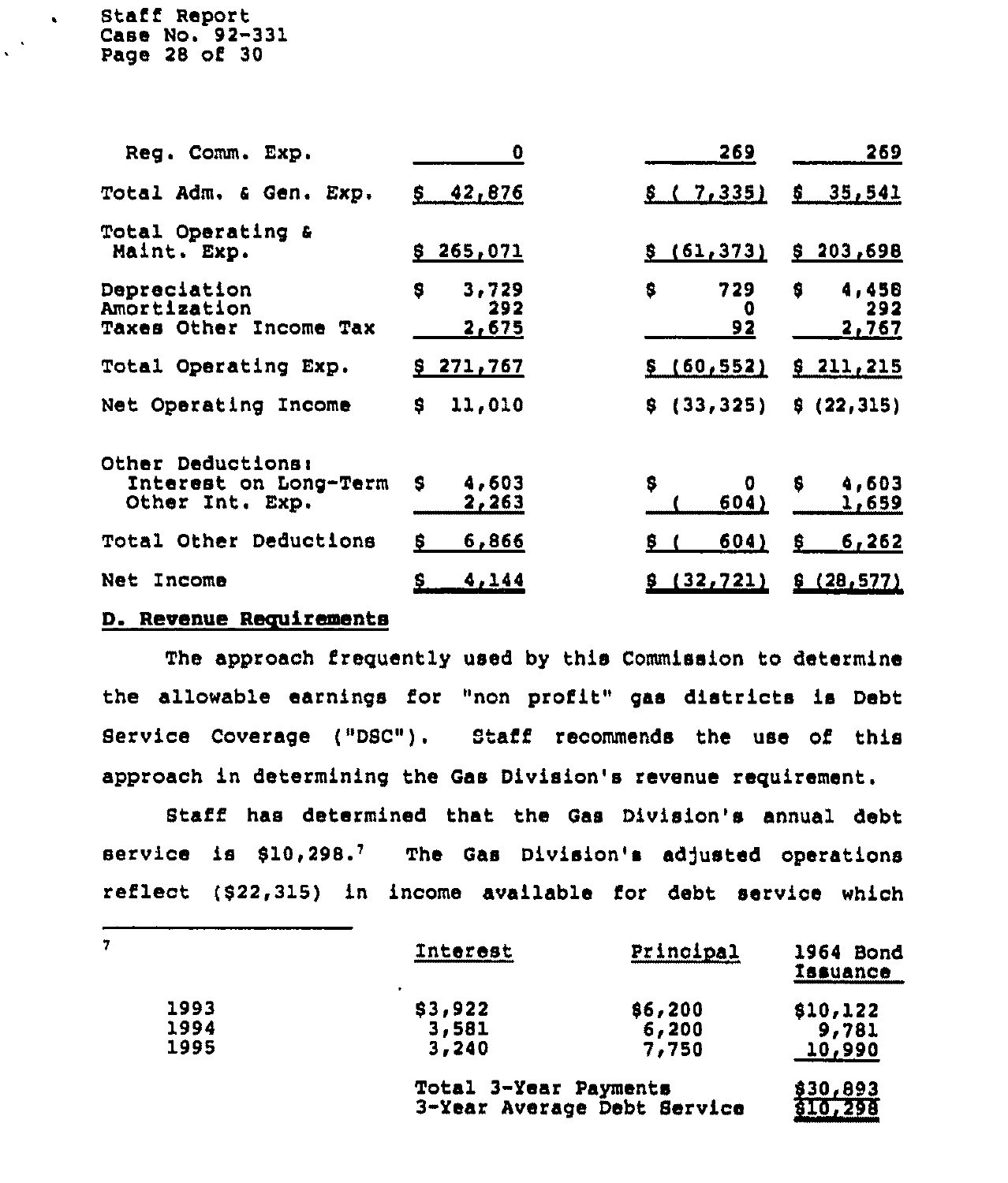Staff Report Case No. 92-331 Page 29 of 30

 $\bullet$ 

results in a DSC of  $(2.17)x.^8$  The increase in rates of \$53,961 requested by the Gas Division would result in income available for debt service of  $$31,646^{\circ}$$  and a DSC of  $3.07x.^{10}$ 

Staff is of the opinion that a 1.2x DSC will provide sufficient revenues to allow the Gas Division to meet its operating expenses and service its debt. A DSC of 1.2x will result in a revenue requirement of  $$225,232<sup>11</sup>$  and therefore, Staff recommends that the Gas Division be granted an increase in annual revenues from rates of  $$36,332.^{12}$ 

### Retail Rates

The Gas Division did not propose any change in the retail rate design or to the monthly customer charge. Staff recommends that no change be made to rate design or to the monthly customer charge and that the increase in revenue be allocated baaed on Mcf consumption.

 $\mathbf{B}$  $$ (22,315) + 10,298 = (2.17)x.$ 

9  $$ (22,315) + 53,961 = $31,646.$ 

10  $[5(22,315) + 53,961] + 10,298 = 3.07x.$ 

| $\mathbf{1}$ | Debt Service                        | 10,298<br>s     |
|--------------|-------------------------------------|-----------------|
|              | Times: Recommended Coverage         | 1.2             |
|              | Net Operating Income                | $5 - 12,358$    |
|              | Add: Adjusted Operating Expenses    | 211,215         |
|              | Subtotal                            | $5 - 223 - 573$ |
|              | Add: Other Interest Expense         | 1,659           |
|              | Revenue Requirement                 | $5\,225,232$    |
|              | Less: Normalized Operating Revenues | (188, 900)      |
|              |                                     |                 |

12 Revenue Increase 836,332